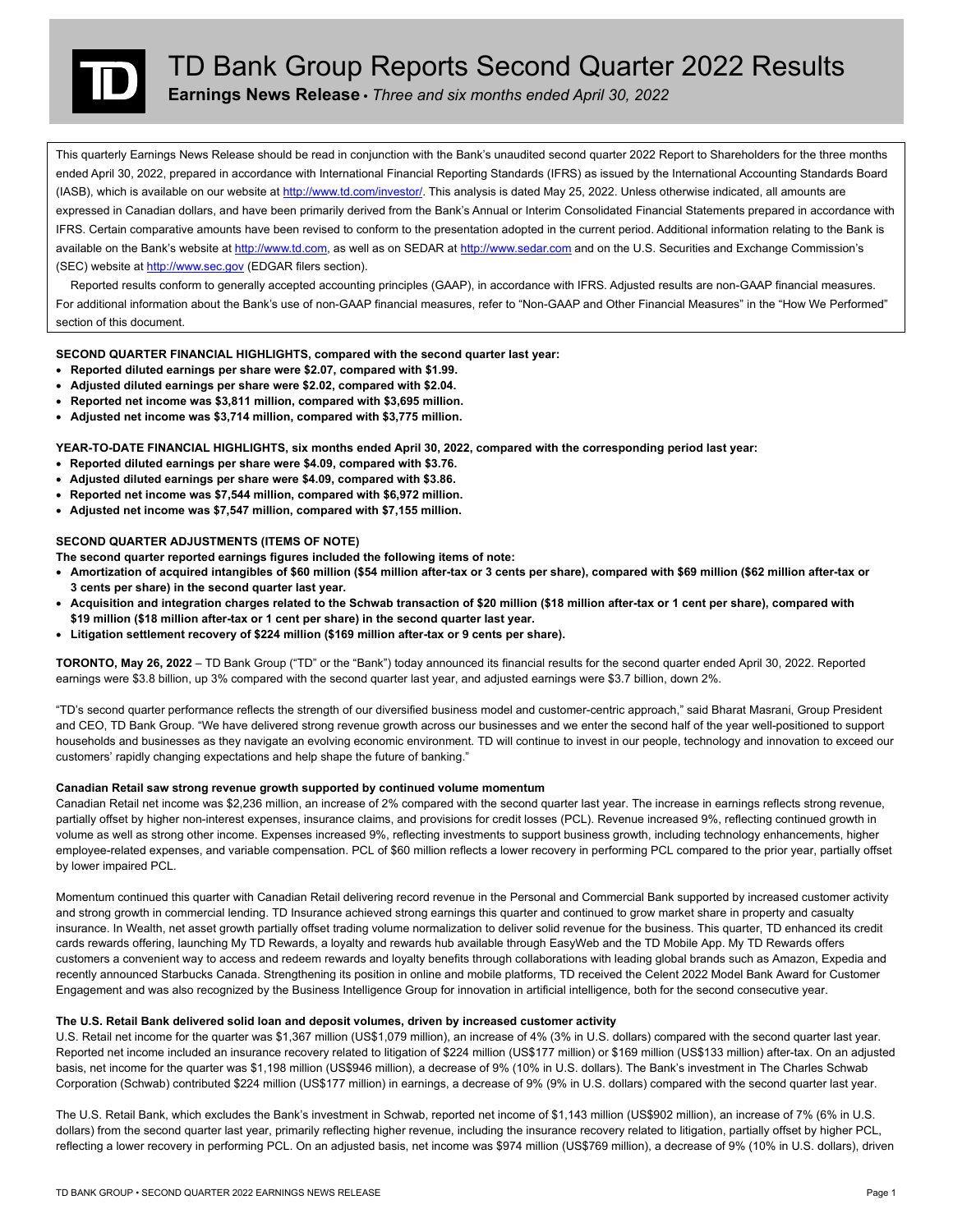primarily by a lower recovery in performing PCL, lower income from the Paycheck Protection Program (PPP), higher employee-related expenses and business investments, partially offset by higher deposit volume and margin, and increased earnings on the investment portfolio and customer activity.

 businesses that allowed the Bank to deliver 0.4% loan growth over the prior quarter despite the significant wind-down in PPP volumes, as compared to a 4.2% dealer network through TD Auto Finance, a first for an indirect auto lender. TD Bank, America's Most Convenient Bank® (TD AMCB), was recognized by Forbes as U.S. Retail continued to sustain business momentum in the second quarter, with improved commercial loan originations in the middle market and specialty lending decrease in average loan volumes over the same quarter last year. In addition, the U.S. Retail Bank sustained consumer loan growth in mortgages, auto and credit cards, and delivered strong retail deposit volume increases. The U.S. Retail Bank continued to deliver new capabilities, introducing real-time payments for the a Best Employer for Diversity 2022 for the fourth consecutive year, the highest ranked bank, and ninth among 500 corporations. TD AMCB was also a top-ranked bank on DiversityInc's top 50 Companies for Diversity for 2022.

#### **Solid Wholesale Banking performance in Q2**

expenses and a lower PCL recovery, partially offset by higher revenues. Wholesale Banking reported net income of \$359 million this quarter, a decrease of 6% compared to the second quarter last year, reflecting higher non-interest

 recognized in several categories of the 2022 Energy Risk Commodity Rankings, including #1 in Base Metals and #2 in Precious Metals. TD Securities delivered on notable mandates, including acting as sole active bookrunner on Dream Residential REIT's US\$125 million initial public offering, the first IPO in Canada for the The Wholesale Bank continued to demonstrate its leadership position in Environmental, Social, and Governance (ESG) and deepen client relationships. This quarter, TD Securities was named Environmental Finance's 'Lead Manager of the Year' for Supranational, Sub-sovereign and Agency Green Bonds, and was 2022 calendar year.

#### **Capital**

TD's Common Equity Tier 1 Capital ratio was 14.7%<sup>1</sup>.

#### **Conclusion**

 "As we continue to emerge from the COVID-19 pandemic we face new economic uncertainties and growing geopolitical tensions. TD has proven its ability to adapt to changing circumstances and deliver performance and progress," added Masrani. "Our colleagues around the world are working together to serve customers, contribute to communities, and build a more sustainable and inclusive future. I thank them for their tremendous efforts and dedication."

#### The foregoing contains forward-looking statements. Please refer to the "Caution Regarding Forward-Looking Statements".

#### *Caution Regarding Forward-Looking Statements*

 From time to time, the Bank (as defined in this document) makes written and/or oral forward-looking statements, including in this document, in other filings with Canadian regulators or the United States including the U.S. Private Securities Litigation Reform Act of 1995. Forward-looking statements include, but are not limited to, statements made in this document, the Management's Discussion and and "Operating Environment and Outlook" for the Canadian Retail, U.S. Retail, and Wholesale Banking segments, and under the heading "Focus for 2022" for the Corporate segment, and in other performance, and the potential economic, financial and other impacts of the Coronavirus Disease 2019 (COVID-19). Forward-looking statements are typically identified by words such as "will", "would", (U.S.) Securities and Exchange Commission (SEC), and in other communications. In addition, representatives of the Bank may make forward-looking statements orally to analysts, investors, the media and others. All such statements are made pursuant to the "safe harbour" provisions of, and are intended to be forward-looking statements under, applicable Canadian and U.S. securities legislation, Analysis ("2021 MD&A") in the Bank's 2021 Annual Report under the headings "Economic Summary and Outlook" and "The Bank's Response to COVID-19", under the headings "Key Priorities for 2022" statements regarding the Bank's objectives and priorities for 2022 and beyond and strategies to achieve them, the regulatory environment in which the Bank operates, the Bank's anticipated financial "should", "believe", "expect", "anticipate", "intend", "estimate", "plan", "goal", "target", "may", and "could".

By their very nature, these forward-looking statements require the Bank to make assumptions and are subject to inherent risks and uncertainties, general and specific. Especially in light of the uncertainty related to the physical, financial, economic, political, and regulatory environments, such risks and uncertainties - many of which are beyond the Bank's control and the effects of which can be difficult to predict – may cause actual results to differ materially from the expectations expressed in the forward-looking statements. Risk factors that could cause, individually or in the aggregate, such differences include: strategic, credit, market (including equity, commodity, foreign exchange, interest rate, and credit spreads), operational (including technology, cyber security, and infrastructure), model, insurance, liquidity, capital adequacy, legal, regulatory compliance and conduct, reputational, environmental and social, and other risks. Examples of such risk factors include the economic, financial, and other impacts of pandemics, including the COVID-19 pandemic; general business and economic conditions in the regions in which the Bank operates; geopolitical risk; the ability of the Bank to execute on longterm strategies and shorter-term key strategic priorities, including the successful completion of acquisitions and dispositions, business retention plans, and strategic plans; technology and cyber security risk (including cyber-attacks or data security breaches) on the Bank's information technology, internet, network access or other voice or data communications systems or services; model risk; fraud activity; the failure of third parties to comply with their obligations to the Bank or its affiliates, including relating to the care and control of information, and other risks arising from the Bank's use of third-party service providers; the impact of new and changes to, or application of, current laws and regulations, including without limitation tax laws, capital guidelines and liquidity regulatory guidance and the bank recapitalization "bail-in" regime; regulatory oversight and compliance risk; increased competition from incumbents and new entrants (including Fintechs and big technology competitors); shifts in consumer attitudes and disruptive technology; exposure related to significant litigation and regulatory matters; ability of the Bank to attract, develop, and retain key talent; changes to the Bank's credit ratings; changes in currency and interest rates (including the possibility of negative interest rates); increased funding costs and market volatility due to market illiquidity and competition for funding; Interbank Offered Rate (IBOR) transition risk; critical accounting estimates and changes to accounting standards, policies, and methods used by the Bank; existing and potential international debt crises; environmental and social risk (including climate change); and the occurrence of natural and unnatural catastrophic events and claims resulting from such events. The Bank cautions that the preceding list is not exhaustive of all possible risk factors and other factors could also adversely affect the Bank's results. For more detailed information, please refer to the "Risk Factors and Management" section of the 2021 MD&A, as may be updated in subsequently filed quarterly reports to shareholders and news releases (as applicable) related to any events or transactions discussed under the heading "Pending Acquisition" or "Significant and Subsequent Events and Pending Acquisitions" in the relevant MD&A, which applicable releases may be found on www.td.com. All such factors, as well as other uncertainties and potential events, and the inherent uncertainty of forward-looking statements, should be considered carefully when making decisions with respect to the Bank. The Bank cautions readers not to place undue reliance on the Bank's forward-looking statements.

Material economic assumptions underlying the forward-looking statements contained in this document are set out in the 2021 MD&A under the headings "Economic Summary and Outlook" and "The Bank's Response to COVID-19", under the headings "Key Priorities for 2022" and "Operating Environment and Outlook" for the Canadian Retail, U.S. Retail, and Wholesale Banking segments, and under the heading "Focus for 2022" for the Corporate segment, each as may be updated in subsequently filed quarterly reports to shareholders.

Any forward-looking statements contained in this document represent the views of management only as of the date hereof and are presented for the purpose of assisting the Bank's shareholders and analysts in understanding the Bank's financial position, objectives and priorities and anticipated financial performance as at and for the periods ended on the dates presented, and may not be appropriate for other purposes. The Bank does not undertake to update any forward-looking statements, whether written or oral, that may be made from time to time by or on its behalf, except as required under applicable securities legislation.

*This document was reviewed by the Bank's Audit Committee and was approved by the Bank's Board of Directors, on the Audit Committee's recommendation, prior to its release.* 

1 This measure has been included in this document in accordance with OSFI's Capital Adequacy Requirements guideline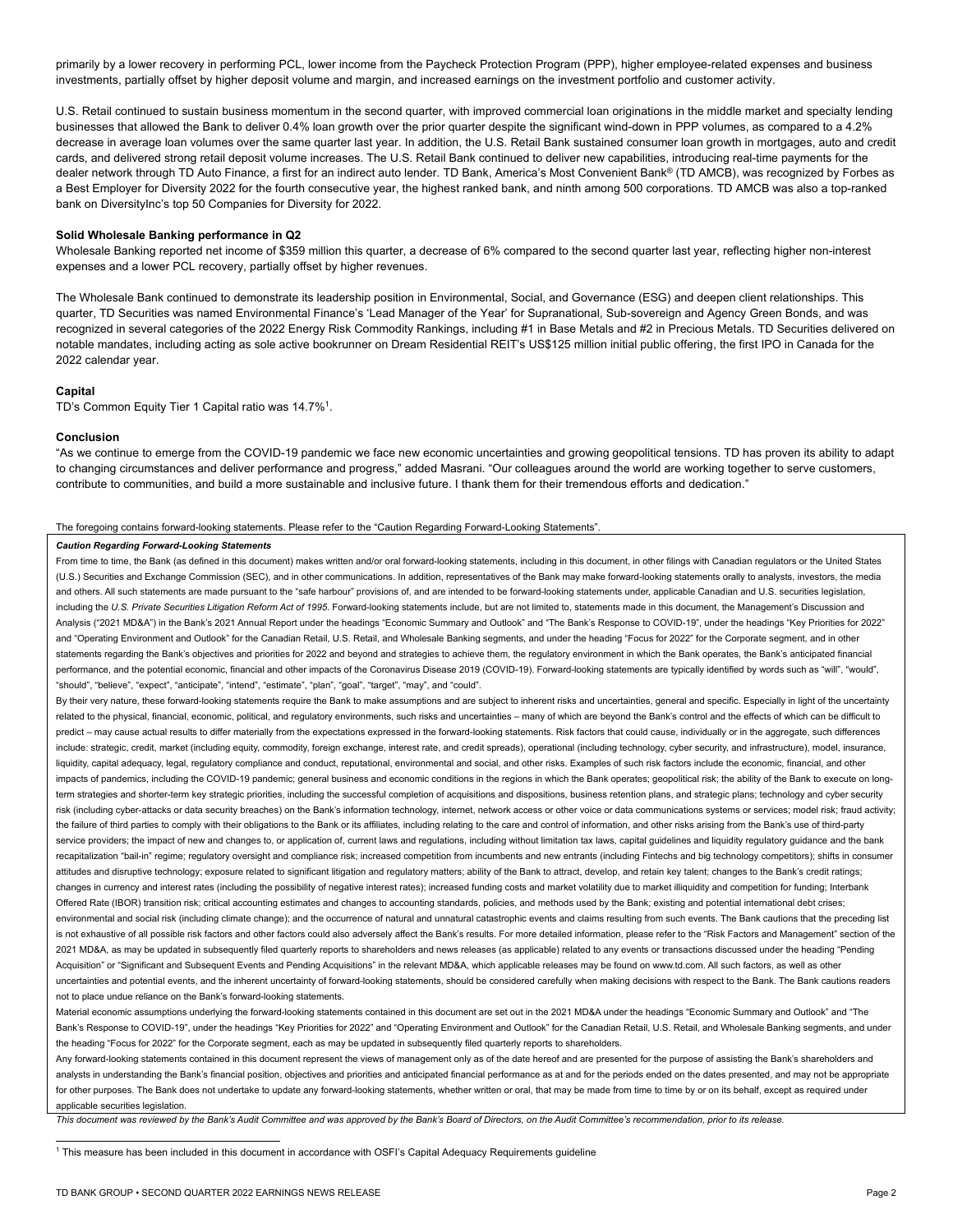| <b>TABLE 1: FINANCIAL HIGHLIGHTS</b>                                    |                            |          |    |            |    |          |                          |          |    |          |  |
|-------------------------------------------------------------------------|----------------------------|----------|----|------------|----|----------|--------------------------|----------|----|----------|--|
| (millions of Canadian dollars, except as noted)                         | For the three months ended |          |    |            |    |          | For the six months ended |          |    |          |  |
|                                                                         |                            | April 30 |    | January 31 |    | April 30 |                          | April 30 |    | April 30 |  |
|                                                                         |                            | 2022     |    | 2022       |    | 2021     |                          | 2022     |    | 2021     |  |
| <b>Results of operations</b>                                            |                            |          |    |            |    |          |                          |          |    |          |  |
| Total revenue - reported                                                | \$                         | 11,263   | \$ | 11,281     | \$ | 10,228   | \$                       | 22.544   | \$ | 21.040   |  |
| Total revenue $-$ adjusted <sup>1</sup>                                 |                            | 11,039   |    | 11,281     |    | 10,228   |                          | 22,320   |    | 21,040   |  |
| Provision for (recovery of) credit losses                               |                            | 27       |    | 72         |    | (377)    |                          | 99       |    | (64)     |  |
| Insurance claims and related expenses                                   |                            | 592      |    | 756        |    | 441      |                          | 1.348    |    | 1,221    |  |
| Non-interest expenses - reported                                        |                            | 6.033    |    | 5.967      |    | 5.729    |                          | 12.000   |    | 11.513   |  |
| Non-interest expenses $-$ adjusted <sup>1</sup>                         |                            | 5,999    |    | 5,897      |    | 5,691    |                          | 11,896   |    | 11,435   |  |
| Net income – reported                                                   |                            | 3,811    |    | 3,733      |    | 3,695    |                          | 7,544    |    | 6,972    |  |
| Net income $-$ adjusted <sup>1</sup>                                    |                            | 3,714    |    | 3,833      |    | 3,775    |                          | 7,547    |    | 7,155    |  |
| Financial position (billions of Canadian dollars)                       |                            |          |    |            |    |          |                          |          |    |          |  |
| Total loans net of allowance for loan losses                            | \$                         | 765.0    | \$ | 743.6      | \$ | 708.4    | \$                       | 765.0    | \$ | 708.4    |  |
| <b>Total assets</b>                                                     |                            | 1,825.3  |    | 1,778.6    |    | 1,669.1  |                          | 1,825.3  |    | 1,669.1  |  |
| <b>Total deposits</b>                                                   |                            | 1,183.7  |    | 1,159.5    |    | 1,118.5  |                          | 1,183.7  |    | 1,118.5  |  |
| Total equity                                                            |                            | 99.4     |    | 102.0      |    | 94.5     |                          | 99.4     |    | 94.5     |  |
| Total risk-weighted assets <sup>2</sup>                                 |                            | 489.0    |    | 470.9      |    | 455.0    |                          | 489.0    |    | 455.0    |  |
| <b>Financial ratios</b>                                                 |                            |          |    |            |    |          |                          |          |    |          |  |
| Return on common equity (ROE) – reported <sup>3</sup>                   |                            | 16.4 %   |    | 15.3 %     |    | 16.7 %   |                          | 15.8 %   |    | 15.5 %   |  |
| Return on common equity – adjusted <sup>1</sup>                         |                            | 15.9     |    | 15.7       |    | 17.1     |                          | 15.8     |    | 15.9     |  |
| Return on tangible common equity (ROTCE) <sup>1</sup>                   |                            | 22.1     |    | 20.6       |    | 23.0     |                          | 21.4     |    | 21.5     |  |
| Return on tangible common equity - adjusted <sup>1</sup>                |                            | 21.2     |    | 20.8       |    | 23.1     |                          | 21.1     |    | 21.6     |  |
| Efficiency ratio – reported <sup>3</sup>                                |                            | 53.6     |    | 52.9       |    | 56.0     |                          | 53.2     |    | 54.7     |  |
| Efficiency ratio – adjusted <sup>1,3</sup>                              |                            | 54.3     |    | 52.3       |    | 55.6     |                          | 53.3     |    | 54.4     |  |
| Provision for (recovery of) credit losses as a % of net                 |                            |          |    |            |    |          |                          |          |    |          |  |
| average loans and acceptances                                           |                            | 0.01     |    | 0.04       |    | (0.21)   |                          | 0.03     |    | (0.02)   |  |
| Common share information - reported (Canadian dollars)                  |                            |          |    |            |    |          |                          |          |    |          |  |
| Per share earnings                                                      |                            |          |    |            |    |          |                          |          |    |          |  |
| Basic                                                                   | \$                         | 2.08     | \$ | 2.03       | \$ | 2.00     | \$                       | 4.10     | \$ | 3.77     |  |
| <b>Diluted</b>                                                          |                            | 2.07     |    | 2.02       |    | 1.99     |                          | 4.09     |    | 3.76     |  |
| Dividends per share                                                     |                            | 0.89     |    | 0.89       |    | 0.79     |                          | 1.78     |    | 1.58     |  |
| Book value per share <sup>3</sup>                                       |                            | 51.49    |    | 53.00      |    | 49.25    |                          | 51.49    |    | 49.25    |  |
| Closing share price <sup>4</sup>                                        |                            | 92.79    |    | 101.81     |    | 84.50    |                          | 92.79    |    | 84.50    |  |
| Shares outstanding (millions)                                           |                            |          |    |            |    |          |                          |          |    |          |  |
| Average basic                                                           |                            | 1.804.7  |    | 1,820.5    |    | 1,817.4  |                          | 1,812.8  |    | 1.815.7  |  |
| Average diluted                                                         |                            | 1,808.3  |    | 1,824.1    |    | 1,819.9  |                          | 1,816.5  |    | 1,817.8  |  |
| End of period                                                           |                            | 1,803.9  |    | 1,816.5    |    | 1,818.7  |                          | 1,803.9  |    | 1,818.7  |  |
| Market capitalization (billions of Canadian dollars)                    | \$                         | 167.4    | \$ | 184.9      | \$ | 153.7    | \$                       | 167.4    | \$ | 153.7    |  |
| Dividend yield <sup>3</sup>                                             |                            | 3.6%     |    | 3.7 %      |    | 3.9 %    |                          | 3.6%     |    | 4.2 %    |  |
| Dividend payout ratio <sup>3</sup>                                      |                            | 42.8     |    | 44.0       |    | 39.5     |                          | 43.8     |    | 41.9     |  |
| Price-earnings ratio <sup>3</sup>                                       |                            | 11.5     |    | 12.8       |    | 10.9     |                          | 11.5     |    | 10.9     |  |
| Total shareholder return (1 year) <sup>3</sup>                          |                            | 13.9     |    | 45.8       |    | 52.1     |                          | 13.9     |    | 52.1     |  |
| Common share information $-$ adjusted (Canadian dollars) <sup>1,3</sup> |                            |          |    |            |    |          |                          |          |    |          |  |
| Per share earnings                                                      |                            |          |    |            |    |          |                          |          |    |          |  |
| Basic                                                                   | \$                         | 2.02     | \$ | 2.08       | \$ | 2.04     | \$                       | 4.10     | \$ | 3.87     |  |
| <b>Diluted</b>                                                          |                            | 2.02     |    | 2.08       |    | 2.04     |                          | 4.09     |    | 3.86     |  |
| Dividend payout ratio                                                   |                            | 43.9 %   |    | 42.8 %     |    | 38.7 %   |                          | 43.4 %   |    | 40.8 %   |  |
| Price-earnings ratio                                                    |                            | 11.4     |    | 12.5       |    | 12.6     |                          | 11.4     |    | 12.6     |  |
| Capital ratios <sup>2</sup>                                             |                            |          |    |            |    |          |                          |          |    |          |  |
| Common Equity Tier 1 Capital ratio                                      |                            | 14.7 %   |    | 15.2 %     |    | 14.2 %   |                          | 14.7 %   |    | 14.2 %   |  |
| Tier 1 Capital ratio                                                    |                            | 15.9     |    | 16.3       |    | 15.4     |                          | 15.9     |    | 15.4     |  |
| <b>Total Capital ratio</b>                                              |                            | 18.5     |    | 19.0       |    | 18.0     |                          | 18.5     |    | 18.0     |  |
| Leverage ratio                                                          |                            | 4.3      |    | 4.4        |    | 4.6      |                          | 4.3      |    | 4.6      |  |
| <b>TLAC</b> ratio                                                       |                            | 30.4     |    | 28.6       |    | 25.1     |                          | 30.4     |    | 25.1     |  |
| TLAC Leverage ratio                                                     |                            | 8.1      |    | 7.6        |    | 7.6      |                          | 8.1      |    | 7.6      |  |

1The Toronto-Dominion Bank ("TD" or the "Bank") prepares its unaudited Interim Consolidated Financial Statements in accordance with IFRS, the current GAAP, and refers to results prepared in accordance with IFRS as the "reported" results. The Bank also utilizes non-GAAP financial measures such as "adjusted" results and non-GAAP ratios to assess each of its businesses and to measure overall Bank performance. To arrive at adjusted results, the Bank adjusts reported results for "items of note". Refer to the "How We Performed" section of this document for further explanation, a list of the items of note, and a reconciliation of adjusted to reported results. Non-GAAP financial measures and ratios used in this document are not defined terms under IFRS and, therefore, may not be comparable to similar terms used by other issuers.

<sup>2</sup> These measures have been included in this document in accordance with the Office of the Superintendent of Financial Institutions Canada's (OSFI's) Capital Adequacy Requirements (CAR), Leverage Requirements, and Total Loss Absorbing Capacity (TLAC) guidelines. Refer to the "Capital Position" section in the second quarter of 2022 MD&A for further details. 3

 $3$  For additional information about this metric, refer to the Glossary in the second quarter of 2022 MD&A, which is incorporated by reference.<br>4 Toronto Stock Exchange (TSX) closing market price.

#### **PENDING ACQUISITION**

#### **Acquisition of First Horizon Corporation**

 is expected to close in the first quarter of fiscal 2023, and is subject to customary closing conditions, including approvals from First Horizon's shareholders and On February 28, 2022, the Bank and First Horizon Corporation ("First Horizon") announced a definitive agreement for the Bank to acquire First Horizon in an allcash transaction valued at US\$13.4 billion, or US\$25.00 for each common share of First Horizon. In connection with this transaction, the Bank has invested US\$494 million in non-voting First Horizon preferred stock (convertible in certain circumstances into up to 4.9% of First Horizon's common stock). The transaction U.S. and Canadian regulatory authorities. The results of the acquired business will be consolidated by the Bank from the closing date and reported in the U.S. Retail segment.

 If the transaction does not close prior to November 27, 2022, First Horizon shareholders will receive, at closing, an additional US\$0.65 per share on an annualized basis for the period from November 27, 2022 through the day immediately prior to the closing. Either party will have the right to terminate the agreement if the transaction has not closed by February 27, 2023 (the "outside date"), subject to the right of either party (under certain conditions) to extend the outside date to May 27, 2023.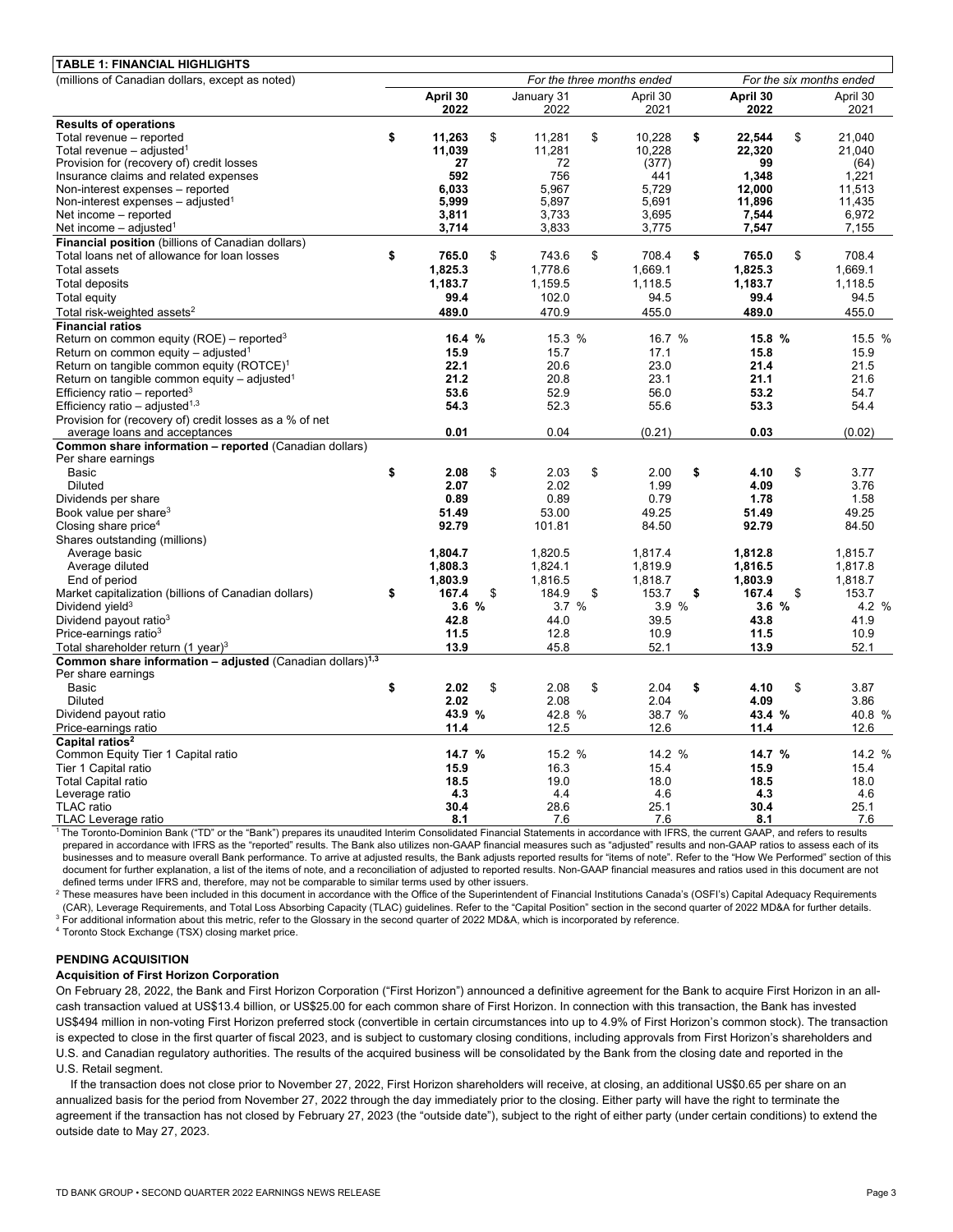## **HOW WE PERFORMED**

#### **HOW THE BANK REPORTS**

The Bank prepares its Interim Consolidated Financial Statements in accordance with IFRS and refers to results prepared in accordance with IFRS as "reported" results.

#### **Non-GAAP and Other Financial Measures**

In addition to reported results, the Bank also presents certain financial measures, including non-GAAP financial measures that are historical, non-GAAP ratios, supplementary financial measures and capital management measures, to assess its results. Non-GAAP financial measures, such as "adjusted" results, are utilized ratios include a non-GAAP financial measure as one or more of its components. Examples of non-GAAP ratios include adjusted basic and diluted earnings per measures and non-GAAP ratios provide the reader with a better understanding of how management views the Bank's performance. Non-GAAP financial measures to assess the Bank's businesses and to measure the Bank's overall performance. To arrive at adjusted results, the Bank adjusts reported results for "items of note". Items of note are items which management does not believe are indicative of underlying business performance and are disclosed in Table 3. Non-GAAP share (EPS), adjusted dividend payout ratio, adjusted efficiency ratio, and adjusted effective income tax rate. The Bank believes that non-GAAP financial and non-GAAP ratios used in this document are not defined terms under IFRS and, therefore, may not be comparable to similar terms used by other issuers. Supplementary financial measures depict the Bank's financial performance and position, and capital management measures depict the Bank's capital position, and both are explained in this document where they first appear.

#### **U.S. Strategic Cards**

 The Bank's U.S. strategic cards portfolio is comprised of agreements with certain U.S. retailers pursuant to which TD is the U.S. issuer of private label and co- segment, with an offsetting amount (representing the partners' net share) recorded in Non-interest expenses, resulting in no impact to Corporate's reported Net income (loss). The Net income (loss) included in the U.S. Retail segment includes only the portion of revenue and credit losses attributable to TD under the branded consumer credit cards to their U.S. customers. Under the terms of the individual agreements, the Bank and the retailers share in the profits generated by the relevant portfolios after credit losses. Under IFRS, TD is required to present the gross amount of revenue and PCL related to these portfolios in the Bank's Interim Consolidated Statement of Income. At the segment level, the retailer program partners' share of revenues and credit losses is presented in the Corporate agreements.

#### **Investment in The Charles Schwab Corporation**

 transaction"). For further details, refer to Note 7 of the second quarter of 2022 Interim Consolidated Financial Statements. The Bank accounts for its investment in Schwab using the equity method and reports its after-tax share of Schwab's earnings with a one-month lag. The U.S. Retail segment reflects the Bank's share of On October 6, 2020, the Bank acquired an approximately 13.5% stake in Schwab following the completion of Schwab's acquisition of TD Ameritrade ("Schwab net income from its investment in Schwab. The Corporate segment net income (loss) includes amounts for amortization of acquired intangibles and the acquisition and integration charges related to the Schwab transaction.

 The following table provides the operating results on a reported basis for the Bank.

## **TABLE 2: OPERATING RESULTS – Reported**

| <b>IADLE 4. OF LIVATING INLOCETS - INGRUITGU</b>                  |   |            |                            |          |                  |                          |
|-------------------------------------------------------------------|---|------------|----------------------------|----------|------------------|--------------------------|
| (millions of Canadian dollars)                                    |   |            | For the three months ended |          |                  | For the six months ended |
|                                                                   |   | April 30   | January 31                 | April 30 | April 30         | April 30                 |
|                                                                   |   | 2022       | 2022                       | 2021     | 2022             | 2021                     |
| Net interest income                                               | S | 6,377 $$$  | $6,302$ \$                 | 5,835    | \$<br>12,679 \$  | 11,865                   |
| Non-interest income                                               |   | 4.886      | 4,979                      | 4,393    | 9,865            | 9,175                    |
| Total revenue                                                     |   | 11,263     | 11.281                     | 10,228   | 22,544           | 21,040                   |
| Provision for (recovery of) credit losses                         |   | 27         | 72                         | (377)    | 99               | (64)                     |
| Insurance claims and related expenses                             |   | 592        | 756                        | 441      | 1.348            | 1,221                    |
| Non-interest expenses                                             |   | 6,033      | 5,967                      | 5,729    | 12,000           | 11,513                   |
| Income before income taxes and share of net income from           |   |            |                            |          |                  |                          |
| investment in Schwab                                              |   | 4,611      | 4.486                      | 4,435    | 9,097            | 8,370                    |
| Provision for (recovery of) income taxes                          |   | 1,002      | 984                        | 962      | 1.986            | 1,789                    |
| Share of net income from investment in Schwab                     |   | 202        | 231                        | 222      | 433              | 391                      |
| Net income - reported                                             |   | 3,811      | 3.733                      | 3,695    | 7.544            | 6,972                    |
| Preferred dividends and distributions on other equity instruments |   | 66         | 43                         | 65       | 109              | 130                      |
| Net income available to common shareholders                       |   | $3.745$ \$ | $3.690$ \$                 | 3,630    | \$<br>$7.435$ \$ | 6,842                    |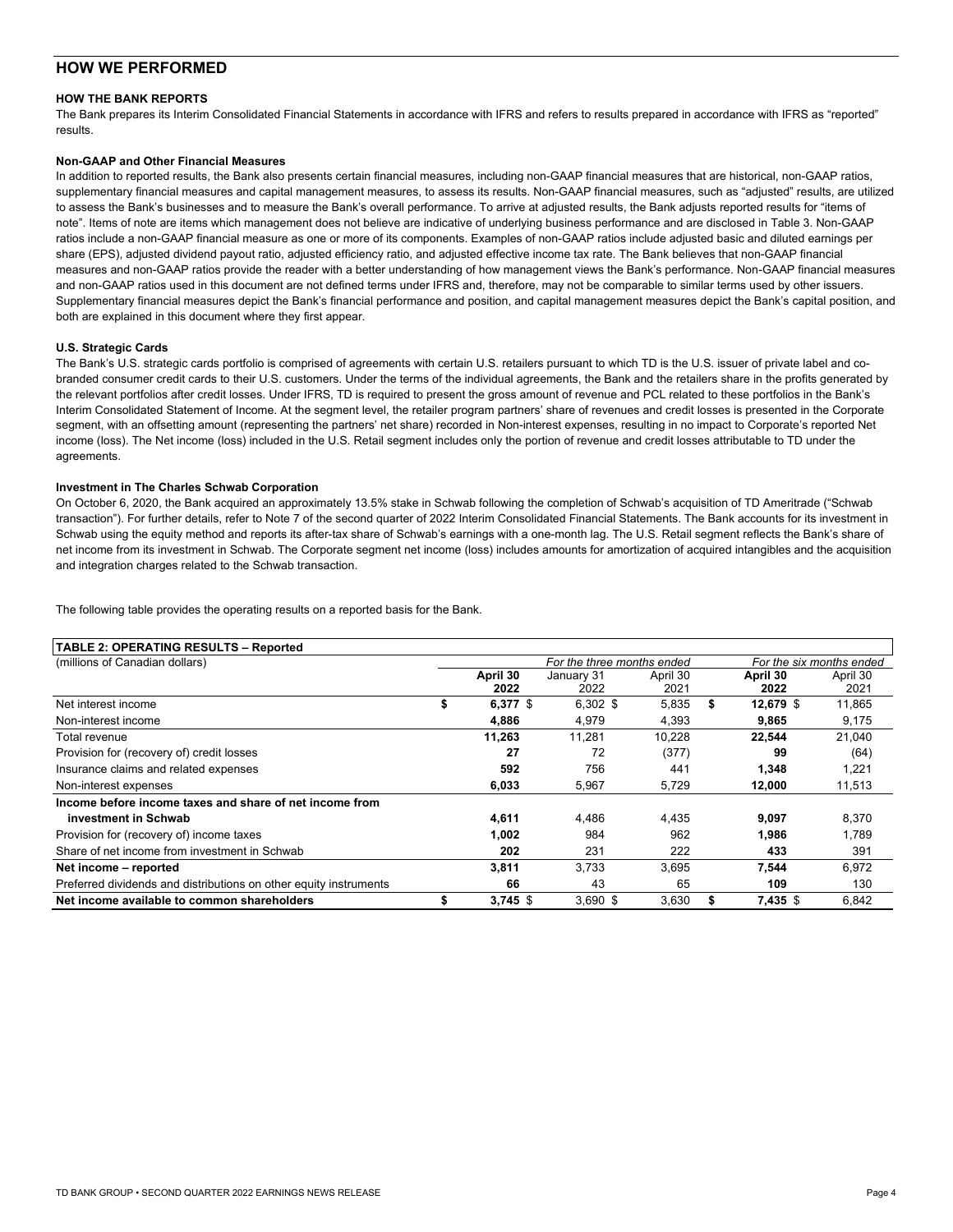The following table provides a reconciliation between the Bank's adjusted and reported results.

| TABLE 3: NON-GAAP FINANCIAL MEASURES - Reconciliation of Adjusted to Reported Net Income |                  |                            |            |                          |          |
|------------------------------------------------------------------------------------------|------------------|----------------------------|------------|--------------------------|----------|
| (millions of Canadian dollars)                                                           |                  | For the three months ended |            | For the six months ended |          |
|                                                                                          | April 30         | January 31                 | April 30   | April 30                 | April 30 |
|                                                                                          | 2022             | 2022                       | 2021       | 2022                     | 2021     |
| Operating results - adjusted                                                             |                  |                            |            |                          |          |
| Net interest income                                                                      | \$<br>$6,377$ \$ | $6,302$ \$                 | $5.835$ \$ | 12,679 \$                | 11.865   |
| Non-interest income <sup>1</sup>                                                         | 4,662            | 4,979                      | 4,393      | 9,641                    | 9,175    |
| Total revenue                                                                            | 11,039           | 11,281                     | 10,228     | 22,320                   | 21,040   |
| Provision for (recovery of) credit losses                                                | 27               | 72                         | (377)      | 99                       | (64)     |
| Insurance claims and related expenses                                                    | 592              | 756                        | 441        | 1,348                    | 1,221    |
| Non-interest expenses $2$                                                                | 5,999            | 5,897                      | 5,691      | 11,896                   | 11,435   |
| Income before income taxes and share of net income                                       |                  |                            |            |                          |          |
| from investment in Schwab                                                                | 4,421            | 4,556                      | 4.473      | 8.977                    | 8,448    |
| Provision for (recovery of) income taxes                                                 | 955              | 1.001                      | 970        | 1.956                    | 1,806    |
| Share of net income from investment in Schwab <sup>3</sup>                               | 248              | 278                        | 272        | 526                      | 513      |
| Net income - adjusted                                                                    | 3,714            | 3,833                      | 3.775      | 7,547                    | 7,155    |
| Preferred dividends and distributions on other equity instruments                        | 66               | 43                         | 65         | 109                      | 130      |
| Net income available to common shareholders - adjusted                                   | 3.648            | 3,790                      | 3,710      | 7,438                    | 7.025    |
| Pre-tax adjustments for items of note                                                    |                  |                            |            |                          |          |
| Amortization of acquired intangibles <sup>4</sup>                                        | (60)             | (67)                       | (69)       | (127)                    | (143)    |
| Acquisition and integration charges related to the Schwab transaction <sup>5</sup>       | (20)             | (50)                       | (19)       | (70)                     | (57)     |
| Litigation settlement recovery <sup>1</sup>                                              | 224              |                            |            | 224                      |          |
| Less: Impact of income taxes                                                             |                  |                            |            |                          |          |
| Amortization of acquired intangibles                                                     | (6)              | (8)                        | (7)        | (14)                     | (16)     |
| Acquisition and integration charges related to the Schwab transaction <sup>5</sup>       | (2)              | (9)                        | (1)        | (11)                     | (1)      |
| Litigation settlement recovery                                                           | 55               |                            |            | 55                       |          |
| Total adjustments for items of note                                                      | 97               | (100)                      | (80)       | (3)                      | (183)    |
| Net income available to common shareholders - reported                                   | \$<br>$3,745$ \$ | $3,690$ \$                 | $3,630$ \$ | 7,435 \$                 | 6,842    |

<sup>1.</sup> Adjusted non-interest income excludes the following item of note:

i.The Bank reached a settlement in *TD Bank, N.A. v. Lloyd's Underwriter et al.,* in Canada, pursuant to which the Bank recovered losses resulting from the previous resolution by the Bank of multiple proceedings in the U.S. related to an alleged Ponzi scheme, perpetrated by, among others, Scott Rothstein – Q2 2022: \$224 million. The amount is reported in the U.S. Retail segment.

<sup>2</sup>. Adjusted non-interest expenses exclude the following items of note related to the Bank's own asset acquisitions and business combinations reported in the Corporate segment: i.Amortization of acquired intangibles – Q2 2022: \$26 million, Q1 2022: \$33 million, Q2 2021: \$35 million, Q1 2021: \$39 million.

ii.The Bank's own integration and acquisition costs related to the Schwab transaction - Q2 2022: \$8 million, Q1 0222: \$37 million, Q2 2021: \$3 million, Q1 2021: \$1 million.

<sup>3</sup>. Adjusted share of net income from investment in Schwab excludes the following items of note on an after-tax basis. The earnings impact of both items is reported in the Corporate segment:

i.Amortization of Schwab-related acquired intangibles – Q2 2022: \$34 million; Q1 2022: \$34 million, Q2 2021: \$34 million; Q1 2021: \$35 million; and ii.The Bank's share of acquisition and integration charges associated with Schwab's acquisition of TD Ameritrade – Q2 2022: \$12 million, Q1 2022: \$13 million, Q2 2021: \$16 million, Q1 2021: \$37 million.

4 Amortization of acquired intangibles relates to intangibles acquired as a result of asset acquisitions and business combinations, including the after-tax amounts for amortization of acquired intangibles relating to the Share of net income from investment in Schwab, reported in the Corporate segment. Refer to footnotes 2 and 3 for amounts.

<sup>5</sup> Acquisition and integration charges related to the Schwab transaction include the Bank's own integration and acquisition costs, as well as the Bank's share of acquisition and integration charges associated with Schwab's acquisition of TD Ameritrade on an after-tax basis, both reported in the Corporate segment. Refer to footnotes 2 and 3 for amounts.

## **TABLE 4: RECONCILIATION OF REPORTED TO ADJUSTED EARNINGS PER SHARE1**

| (Canadian dollars)                    |          |                 | For the three months ended |           | For the six months ended |          |
|---------------------------------------|----------|-----------------|----------------------------|-----------|--------------------------|----------|
|                                       | April 30 |                 | January 31                 | April 30  | April 30                 | April 30 |
|                                       |          | 2022            | 2022                       | 2021      | 2022                     | 2021     |
| Basic earnings per share – reported   |          | $2.08$ \$       | $2.03$ \$                  | $2.00$ \$ | 4.10 \$                  | 3.77     |
| Adjustments for items of note         | (0.05)   |                 | 0.05                       | 0.04      | $\overline{\phantom{0}}$ | 0.10     |
| Basic earnings per share – adjusted   |          | $2.02$ \$       | $2.08$ \$                  | $2.04$ \$ | 4.10 $$$                 | 3.87     |
| Diluted earnings per share - reported |          | $2.07$ \$       | $2.02$ \$                  | $1.99$ \$ | $4.09$ \$                | 3.76     |
| Adjustments for items of note         | (0.05)   |                 | 0.05                       | 0.04      |                          | 0.10     |
|                                       |          |                 |                            |           | $\overline{\phantom{0}}$ |          |
| Diluted earnings per share - adjusted |          | $2.02 \text{ }$ | $2.08$ \$                  | $2.04$ \$ | 4.09 \$                  | 3.86     |

<sup>1</sup> EPS is computed by dividing net income available to common shareholders by the weighted-average number of shares outstanding during the period. Numbers may not add due to rounding.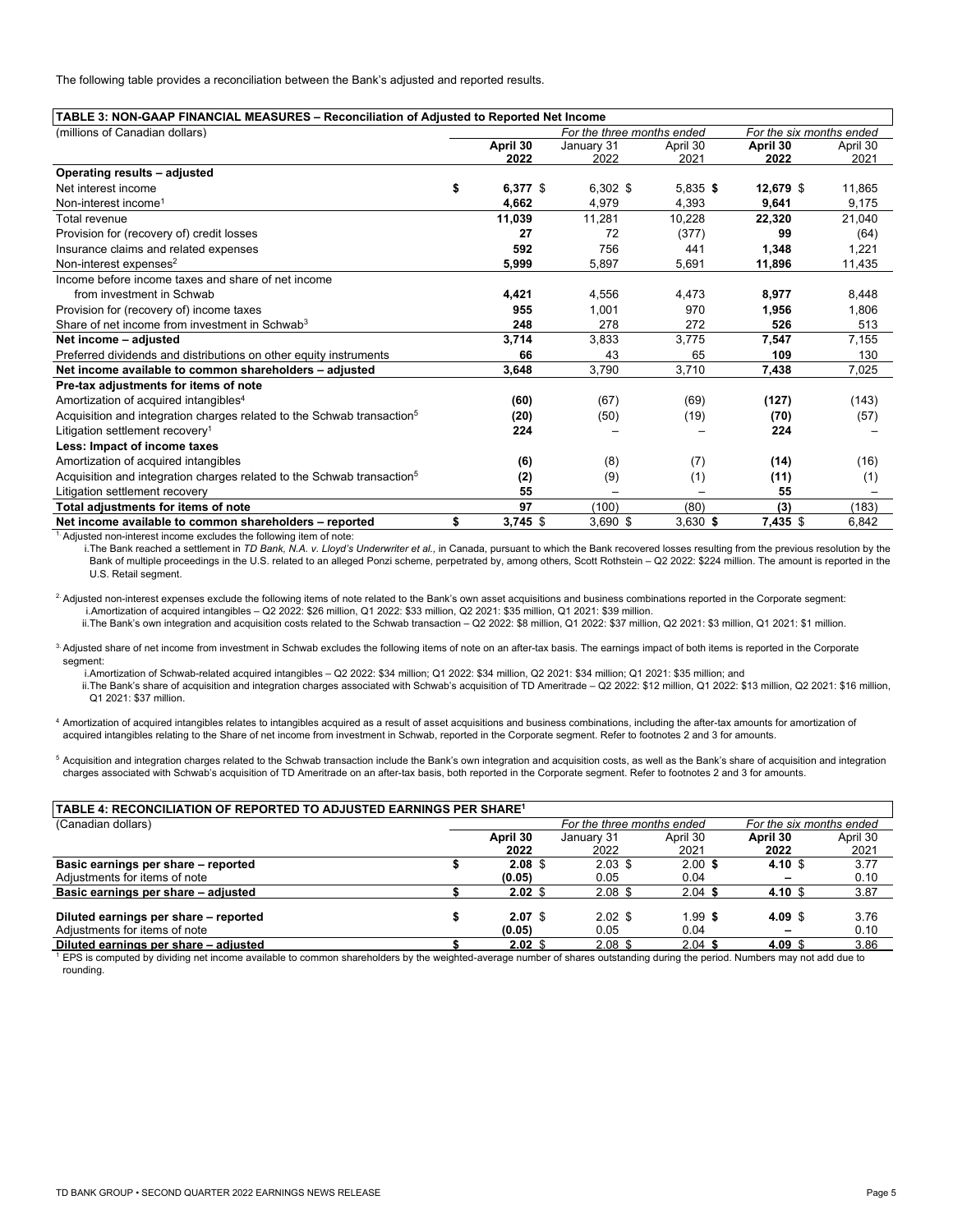#### **Return on Common Equity**

 ROE is a non-GAAP financial ratio and can be utilized in assessing the Bank's use of equity. The consolidated Bank ROE is calculated as reported net income available to common shareholders as a percentage of average common equity. The consolidated Bank adjusted ROE is calculated as adjusted net income available to common shareholders as a percentage of average common equity. Adjusted

ROE for the business segments is calculated as the segment net income attributable to common shareholders as a percentage of average allocated capital. The Bank's methodology for allocating capital to its business segments is largely aligned with the common equity capital requirements under Basel III. Capital allocated to the business segments increased to 10.5% Common Equity Tier 1 (CET1) Capital in the first quarter of 2022, compared with 9% in fiscal 2021.

| <b>TABLE 5: RETURN ON COMMON EQUITY</b>                |                                                        |          |  |            |  |          |  |          |  |          |
|--------------------------------------------------------|--------------------------------------------------------|----------|--|------------|--|----------|--|----------|--|----------|
| (millions of Canadian dollars, except as noted)        | For the three months ended<br>For the six months ended |          |  |            |  |          |  |          |  |          |
|                                                        |                                                        | April 30 |  | January 31 |  | April 30 |  | April 30 |  | April 30 |
|                                                        |                                                        | 2022     |  | 2022       |  | 2021     |  | 2022     |  | 2021     |
| Average common equity                                  |                                                        | 93.922   |  | 95.829     |  | 89.069   |  | 94.674   |  | 89,049   |
| Net income available to common shareholders - reported |                                                        | 3.745    |  | 3.690      |  | 3.630    |  | 7.435    |  | 6.842    |
| Items of note, net of income taxes                     |                                                        | (97)     |  | 100        |  | 80       |  |          |  | 183      |
| Net income available to common shareholders - adjusted |                                                        | 3.648    |  | 3.790      |  | 3.710    |  | 7.438    |  | 7,025    |
| Return on common equity - reported                     |                                                        | 16.4%    |  | 15.3%      |  | 16.7%    |  | 15.8%    |  | 15.5 %   |
| Return on common equity - adjusted                     |                                                        | 15.9     |  | 15.7       |  | 17.1     |  | 15.8     |  | 15.9     |

#### **Return on Tangible Common Equity**

 adjusting for the after-tax amortization of acquired intangibles, which are treated as an item of note, as a percentage of average TCE. Adjusted ROTCE is adjusted ROTCE can be utilized in assessing the Bank's use of equity. TCE is a non-GAAP financial measure, and ROTCE and adjusted ROTCE are non-GAAP Tangible common equity (TCE) is calculated as common shareholders' equity less goodwill, imputed goodwill and intangibles on the investments in Schwab and other acquired intangible assets, net of related deferred tax liabilities. ROTCE is calculated as reported net income available to common shareholders after calculated using reported net income available to common shareholders, adjusted for all items of note, as a percentage of average TCE. TCE, ROTCE, and ratios.

| <b>TABLE 6: RETURN ON TANGIBLE COMMON EQUITY</b>                  |          |     |                            |          |                          |     |          |
|-------------------------------------------------------------------|----------|-----|----------------------------|----------|--------------------------|-----|----------|
| (millions of Canadian dollars, except as noted)                   |          |     | For the three months ended |          | For the six months ended |     |          |
|                                                                   | April 30 |     | January 31                 | April 30 | April 30                 |     | April 30 |
|                                                                   | 2022     |     | 2022                       | 2021     | 2022                     |     | 2021     |
| Average common equity                                             | 93,922   |     | 95,829                     | 89.069   | 94.674                   |     | 89,049   |
| Average goodwill                                                  | 16,577   |     | 16,519                     | 16,320   | 16,539                   |     | 16,530   |
| Average imputed goodwill and intangibles on investments in Schwab | 6,577    |     | 6,585                      | 6,670    | 6,577                    |     | 6,786    |
| Average other acquired intangibles <sup>1</sup>                   | 498      |     | 526                        | 366      | 512                      |     | 387      |
| Average related deferred tax liabilities                          | (171)    |     | (172)                      | (167)    | (172)                    |     | (170)    |
| Average tangible common equity                                    | 70,441   |     | 72,371                     | 65,880   | 71,218                   |     | 65,516   |
| Net income available to common shareholders - reported            | 3,745    |     | 3,690                      | 3,630    | 7,435                    |     | 6,842    |
| Amortization of acquired intangibles, net of income taxes         | 54       |     | 59                         | 62       | 113                      |     | 127      |
| Net income available to common shareholders adjusted for          |          |     |                            |          |                          |     |          |
| amortization of acquired intangibles, net of income taxes         | 3,799    |     | 3.749                      | 3,692    | 7,548                    |     | 6,969    |
| Other items of note, net of income taxes                          | (151)    |     | 41                         | 18       | (110)                    |     | 56       |
| Net income available to common shareholders - adjusted            | 3,648    | \$. | 3.790                      | 3,710    | 7.438                    | \$. | 7,025    |
| Return on tangible common equity                                  | 22.1%    |     | 20.6 %                     | 23.0 %   | 21.4%                    |     | 21.5 %   |
| Return on tangible common equity - adjusted                       | 21.2     |     | 20.8                       | 23.1     | 21.1                     |     | 21.6     |

<sup>1</sup> Excludes intangibles relating to software and asset servicing rights.

## **HOW OUR BUSINESSES PERFORMED**

For management reporting purposes, the Bank reports its results under three key business segments: Canadian Retail, which includes the results of the personal and commercial banking, wealth, and insurance businesses; U.S. Retail, which includes the results of the personal and business banking operations, wealth management services, and the Bank's investment in Schwab; and Wholesale Banking. The Bank's other activities are grouped into the Corporate segment.

 Results of each business segment reflect revenue, expenses, assets, and liabilities generated by the businesses in that segment. Where applicable, the Bank measures and evaluates the performance of each segment based on adjusted results and ROE, and for those segments, the Bank indicates that the measure is adjusted. For further details, refer to the "How We Performed" section of this document, the "Business Focus" section in the Bank's 2021 MD&A, and Note 29 of the Bank's Consolidated Financial Statements for the year ended October 31, 2021.

PCL related to performing (Stage 1 and Stage 2) and impaired (Stage 3) financial assets, loan commitments, and financial guarantees is recorded within the respective segment.

 \$38 million in the prior quarter and \$37 million in the second quarter last year. Net interest income within Wholesale Banking is calculated on a taxable equivalent basis (TEB), which means that the value of non-taxable or tax-exempt income, including certain dividends, is adjusted to its equivalent before-tax value. Using TEB allows the Bank to measure income from all securities and loans consistently and makes for a more meaningful comparison of net interest income with similar institutions. The TEB increase to net interest income and provision for income taxes reflected in Wholesale Banking's results are reversed in the Corporate segment. The TEB adjustment for the quarter was \$34 million, compared with

Share of net income from investment in Schwab is reported in the U.S. Retail segment. Amounts for amortization of acquired intangibles and the acquisition and integration charges related to the Schwab transaction are recorded in the Corporate segment.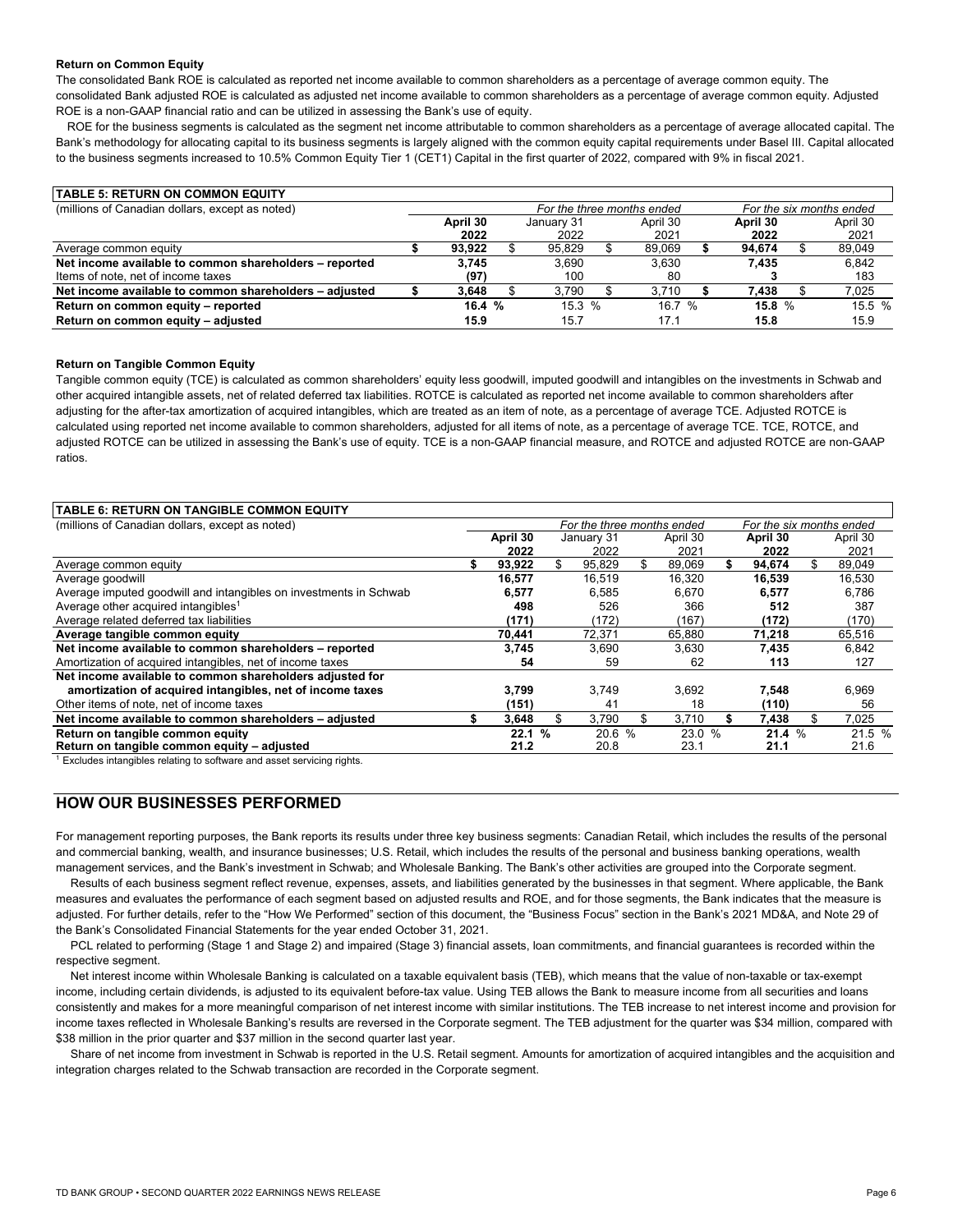| (millions of Canadian dollars, except as noted)<br>For the three months ended<br>For the six months ended<br>April 30<br>January 31<br>April 30<br>April 30<br>April 30<br>2022<br>2021<br>2021<br>2022<br>2022<br>\$<br>\$<br>\$<br>3,085<br>2,873<br>6,233<br>5,851<br>Net interest income<br>3,148<br>3,475<br>3,633<br>3,189<br>7,108<br>6,556<br>Non-interest income<br>6,718<br>13,341<br>12,407<br>6,623<br>6,062<br>Total revenue<br>Provision for (recovery of) credit losses – impaired<br>163<br>150<br>313<br>358<br>191<br>(103)<br>(117)<br>(228)<br>(253)<br>Provision for (recovery of) credit losses – performing<br>(220)<br>60<br>33<br>93<br>105<br>(37)<br>Total provision for (recovery of) credit losses<br>Insurance claims and related expenses<br>592<br>756<br>441<br>1,348<br>1,221<br>2,932<br>2,869<br>2,689<br>5,801<br>Non-interest expenses<br>5,343<br>Provision for (recovery of) income taxes<br>803<br>806<br>1,519<br>787<br>1,609<br>Net income<br>2,236<br>2,254<br>\$<br>4,219<br>2,182<br>4,490<br>\$.<br>Selected volumes and ratios<br>44.6 %<br>44.8 %<br>51.3 %<br>48.6 %<br>44.7 %<br>Return on common equity <sup>1</sup><br>2.62<br>2.63<br>Net interest margin (including on securitized assets) <sup>2</sup><br>2.53<br>2.61<br>2.58<br>42.7<br>43.1<br>44.3<br>44.4<br>43.5<br>Efficiency ratio<br>Assets under administration (billions of Canadian dollars) <sup>3</sup><br>\$<br>\$<br>514<br>537<br>557<br>537<br>514<br>Assets under management (billions of Canadian dollars) <sup>3</sup><br>429<br>397<br>411<br>397<br>411<br>Number of Canadian retail branches<br>1,060<br>1,062<br>1,085<br>1,060<br>1,085<br>Average number of full-time equivalent staff<br>43,707<br>42,952<br>41,064<br>40,886<br>43,323<br>$\overline{a}$ . The set of $\overline{a}$ is the set of $\overline{a}$ in the set of $\overline{a}$<br>$\cdots$ | <b>TABLE 7: CANADIAN RETAIL</b> |  |  |  |  |  |
|--------------------------------------------------------------------------------------------------------------------------------------------------------------------------------------------------------------------------------------------------------------------------------------------------------------------------------------------------------------------------------------------------------------------------------------------------------------------------------------------------------------------------------------------------------------------------------------------------------------------------------------------------------------------------------------------------------------------------------------------------------------------------------------------------------------------------------------------------------------------------------------------------------------------------------------------------------------------------------------------------------------------------------------------------------------------------------------------------------------------------------------------------------------------------------------------------------------------------------------------------------------------------------------------------------------------------------------------------------------------------------------------------------------------------------------------------------------------------------------------------------------------------------------------------------------------------------------------------------------------------------------------------------------------------------------------------------------------------------------------------------------------------------------------------------------------------------------------------------------------------------------------------|---------------------------------|--|--|--|--|--|
|                                                                                                                                                                                                                                                                                                                                                                                                                                                                                                                                                                                                                                                                                                                                                                                                                                                                                                                                                                                                                                                                                                                                                                                                                                                                                                                                                                                                                                                                                                                                                                                                                                                                                                                                                                                                                                                                                                  |                                 |  |  |  |  |  |
|                                                                                                                                                                                                                                                                                                                                                                                                                                                                                                                                                                                                                                                                                                                                                                                                                                                                                                                                                                                                                                                                                                                                                                                                                                                                                                                                                                                                                                                                                                                                                                                                                                                                                                                                                                                                                                                                                                  |                                 |  |  |  |  |  |
|                                                                                                                                                                                                                                                                                                                                                                                                                                                                                                                                                                                                                                                                                                                                                                                                                                                                                                                                                                                                                                                                                                                                                                                                                                                                                                                                                                                                                                                                                                                                                                                                                                                                                                                                                                                                                                                                                                  |                                 |  |  |  |  |  |
|                                                                                                                                                                                                                                                                                                                                                                                                                                                                                                                                                                                                                                                                                                                                                                                                                                                                                                                                                                                                                                                                                                                                                                                                                                                                                                                                                                                                                                                                                                                                                                                                                                                                                                                                                                                                                                                                                                  |                                 |  |  |  |  |  |
|                                                                                                                                                                                                                                                                                                                                                                                                                                                                                                                                                                                                                                                                                                                                                                                                                                                                                                                                                                                                                                                                                                                                                                                                                                                                                                                                                                                                                                                                                                                                                                                                                                                                                                                                                                                                                                                                                                  |                                 |  |  |  |  |  |
|                                                                                                                                                                                                                                                                                                                                                                                                                                                                                                                                                                                                                                                                                                                                                                                                                                                                                                                                                                                                                                                                                                                                                                                                                                                                                                                                                                                                                                                                                                                                                                                                                                                                                                                                                                                                                                                                                                  |                                 |  |  |  |  |  |
|                                                                                                                                                                                                                                                                                                                                                                                                                                                                                                                                                                                                                                                                                                                                                                                                                                                                                                                                                                                                                                                                                                                                                                                                                                                                                                                                                                                                                                                                                                                                                                                                                                                                                                                                                                                                                                                                                                  |                                 |  |  |  |  |  |
|                                                                                                                                                                                                                                                                                                                                                                                                                                                                                                                                                                                                                                                                                                                                                                                                                                                                                                                                                                                                                                                                                                                                                                                                                                                                                                                                                                                                                                                                                                                                                                                                                                                                                                                                                                                                                                                                                                  |                                 |  |  |  |  |  |
|                                                                                                                                                                                                                                                                                                                                                                                                                                                                                                                                                                                                                                                                                                                                                                                                                                                                                                                                                                                                                                                                                                                                                                                                                                                                                                                                                                                                                                                                                                                                                                                                                                                                                                                                                                                                                                                                                                  |                                 |  |  |  |  |  |
|                                                                                                                                                                                                                                                                                                                                                                                                                                                                                                                                                                                                                                                                                                                                                                                                                                                                                                                                                                                                                                                                                                                                                                                                                                                                                                                                                                                                                                                                                                                                                                                                                                                                                                                                                                                                                                                                                                  |                                 |  |  |  |  |  |
|                                                                                                                                                                                                                                                                                                                                                                                                                                                                                                                                                                                                                                                                                                                                                                                                                                                                                                                                                                                                                                                                                                                                                                                                                                                                                                                                                                                                                                                                                                                                                                                                                                                                                                                                                                                                                                                                                                  |                                 |  |  |  |  |  |
|                                                                                                                                                                                                                                                                                                                                                                                                                                                                                                                                                                                                                                                                                                                                                                                                                                                                                                                                                                                                                                                                                                                                                                                                                                                                                                                                                                                                                                                                                                                                                                                                                                                                                                                                                                                                                                                                                                  |                                 |  |  |  |  |  |
|                                                                                                                                                                                                                                                                                                                                                                                                                                                                                                                                                                                                                                                                                                                                                                                                                                                                                                                                                                                                                                                                                                                                                                                                                                                                                                                                                                                                                                                                                                                                                                                                                                                                                                                                                                                                                                                                                                  |                                 |  |  |  |  |  |
|                                                                                                                                                                                                                                                                                                                                                                                                                                                                                                                                                                                                                                                                                                                                                                                                                                                                                                                                                                                                                                                                                                                                                                                                                                                                                                                                                                                                                                                                                                                                                                                                                                                                                                                                                                                                                                                                                                  |                                 |  |  |  |  |  |
|                                                                                                                                                                                                                                                                                                                                                                                                                                                                                                                                                                                                                                                                                                                                                                                                                                                                                                                                                                                                                                                                                                                                                                                                                                                                                                                                                                                                                                                                                                                                                                                                                                                                                                                                                                                                                                                                                                  |                                 |  |  |  |  |  |
|                                                                                                                                                                                                                                                                                                                                                                                                                                                                                                                                                                                                                                                                                                                                                                                                                                                                                                                                                                                                                                                                                                                                                                                                                                                                                                                                                                                                                                                                                                                                                                                                                                                                                                                                                                                                                                                                                                  |                                 |  |  |  |  |  |
|                                                                                                                                                                                                                                                                                                                                                                                                                                                                                                                                                                                                                                                                                                                                                                                                                                                                                                                                                                                                                                                                                                                                                                                                                                                                                                                                                                                                                                                                                                                                                                                                                                                                                                                                                                                                                                                                                                  |                                 |  |  |  |  |  |
|                                                                                                                                                                                                                                                                                                                                                                                                                                                                                                                                                                                                                                                                                                                                                                                                                                                                                                                                                                                                                                                                                                                                                                                                                                                                                                                                                                                                                                                                                                                                                                                                                                                                                                                                                                                                                                                                                                  |                                 |  |  |  |  |  |
|                                                                                                                                                                                                                                                                                                                                                                                                                                                                                                                                                                                                                                                                                                                                                                                                                                                                                                                                                                                                                                                                                                                                                                                                                                                                                                                                                                                                                                                                                                                                                                                                                                                                                                                                                                                                                                                                                                  |                                 |  |  |  |  |  |
|                                                                                                                                                                                                                                                                                                                                                                                                                                                                                                                                                                                                                                                                                                                                                                                                                                                                                                                                                                                                                                                                                                                                                                                                                                                                                                                                                                                                                                                                                                                                                                                                                                                                                                                                                                                                                                                                                                  |                                 |  |  |  |  |  |
|                                                                                                                                                                                                                                                                                                                                                                                                                                                                                                                                                                                                                                                                                                                                                                                                                                                                                                                                                                                                                                                                                                                                                                                                                                                                                                                                                                                                                                                                                                                                                                                                                                                                                                                                                                                                                                                                                                  |                                 |  |  |  |  |  |

Capital allocated to the business segment was increased to 10.5% CET1 Capital effective the first quarter of fiscal 2022 compared with 9% in the prior year.

<sup>2</sup> Net interest margin is calculated by dividing net interest income by average interest-earning assets. Average interest-earning assets used in the calculation of net interest margin is a non-GAAP financial measure. Refer to "Non-GAAP and Other Financial Measures" in the "How We Performed" section of this document and the Glossary in the second quarter of 2022 MD&A, which is incorporated by reference, for additional information about these metrics.

<sup>3</sup> For additional information about this metric, refer to the Glossary in the second quarter of 2022 MD&A, which is incorporated by reference.

#### Quarterly comparison – Q2 2022 vs. Q2 2021

 Canadian Retail net income for the quarter was \$2,236 million, an increase of \$54 million, or 2%, compared with the second quarter last year, reflecting higher revenue, partially offset by higher non-interest expenses, insurance claims, and PCL. The annualized ROE for the quarter was 44.6%, compared with 51.3% in the second quarter last year.

 Canadian Retail revenue is derived from the personal and business banking, wealth, and insurance businesses. Revenue for the quarter was \$6,623 million, an increase of \$561 million, or 9%, compared with the second quarter last year.

Net interest income was \$3,148 million, an increase of \$275 million, or 10%, compared with the second quarter last year, primarily reflecting volume growth. Average loan volumes increased \$43 billion, or 9%, reflecting 8% growth in personal loans and 16% growth in business loans. Average deposit volumes increased \$37 billion, or 8%, reflecting 7% growth in personal deposits, 10% growth in business deposits, and 10% growth in wealth deposits. Net interest margin was 2.62%, an increase of 1 basis point, as higher margin on deposits reflecting the rising interest rate environment, was partially offset by lower margin on loans.

 Non-interest income was \$3,475 million, an increase of \$286 million, or 9%, reflecting prior year premium rebates for customers in the insurance business, and higher fee-based revenue in the banking and wealth businesses, partially offset by lower transaction revenue in the wealth business, and a decrease in the fair value of investments supporting claims liabilities which resulted in a similar decrease in insurance claims.

 \$411 billion as at April 30, 2022, an increase of \$14 billion, or 4%, compared with the second quarter last year, both reflecting net asset growth. Assets under administration (AUA) were \$537 billion as at April 30, 2022, an increase of \$23 billion, or 4%, and assets under management (AUM) were

 \$28 million, or 15%, largely related to improved credit conditions. PCL – performing was a recovery of \$103 million, compared with a recovery of \$228 million in the PCL was \$60 million, higher by \$97 million compared with the second quarter last year. PCL – impaired for the quarter was \$163 million, a decrease of prior year. The performing release this quarter reflects improved credit conditions, partially offset by elevated economic uncertainty. Total PCL as an annualized percentage of credit volume was 0.05%, an increase of 8 bps compared with the second quarter last year.

 Insurance claims and related expenses for the quarter were \$592 million, an increase of \$151 million, or 34%, compared with the second quarter last year investments supporting claims liabilities reported in non-interest income. reflecting higher current year claims, partially offset by the favourable impact of a higher discount rate which resulted in a similar decrease in fair value of

Non-interest expenses for the quarter were \$2,932 million, an increase of \$243 million, or 9%, compared with the second quarter last year, reflecting higher spend supporting business growth, including technology and marketing costs, higher employee-related expenses and variable compensation.

The efficiency ratio for the quarter was 44.3%, compared with 44.4% in the second quarter last year.

#### Quarterly comparison – Q2 2022 vs. Q1 2022

Canadian Retail net income for the quarter was \$2,236 million, a decrease of \$18 million, or 1%, compared with the prior quarter, reflecting lower revenue and higher non-interest expenses and PCL, partially offset by lower insurance claims. The annualized ROE for the quarter was 44.6%, compared with 44.8%, in the prior quarter.

Revenue decreased \$95 million, or 1%, compared with the prior quarter. Net interest income increased \$63 million, or 2%, reflecting higher margins and volume growth, partially offset by the effect of fewer days in the second quarter. Average loan volumes increased \$9 billion, or 2%, reflecting 1% growth in personal loans and 4% growth in business loans. Average deposit volumes increased \$6 billion, or 1%, reflecting 2% growth in personal deposits and a 5% increase in wealth deposits. Net interest margin was 2.62%, an increase of 9 bps, primarily due to higher margin on deposits, reflecting the rising interest rate environment.

 Non-interest income decreased \$158 million, or 4%, reflecting a decrease in the fair value of investments supporting claims liabilities which resulted in a similar decrease in insurance claims, and lower fee-based revenue in the banking and wealth businesses.

AUA decreased \$20 billion, or 4%, and AUM decreased \$18 billion, or 4%, compared with the prior quarter, both reflecting market depreciation, partially offset by net asset growth.

PCL was \$60 million, an increase of \$27 million, compared with the prior quarter. PCL – impaired increased \$13 million. PCL – performing was a recovery of \$103 million compared with a recovery of \$117 million in the prior quarter. The performing release this quarter reflects improved credit conditions, partially offset by elevated economic uncertainty. Total PCL as an annualized percentage of credit volume was 0.05%, an increase of 2 bps.

 higher discount rate which resulted in a similar decrease in fair value of investments supporting claims liabilities reported in non-interest income, more favourable Insurance claims and related expenses for the quarter decreased \$164 million, or 22%, compared with the prior quarter, reflecting the favourable impact of a prior years' claims development, and lower current year claims.

Non-interest expenses increased \$63 million, or 2%, compared with the prior quarter reflecting higher technology and marketing costs. The efficiency ratio was 44.3%, compared with 42.7%, in the prior quarter.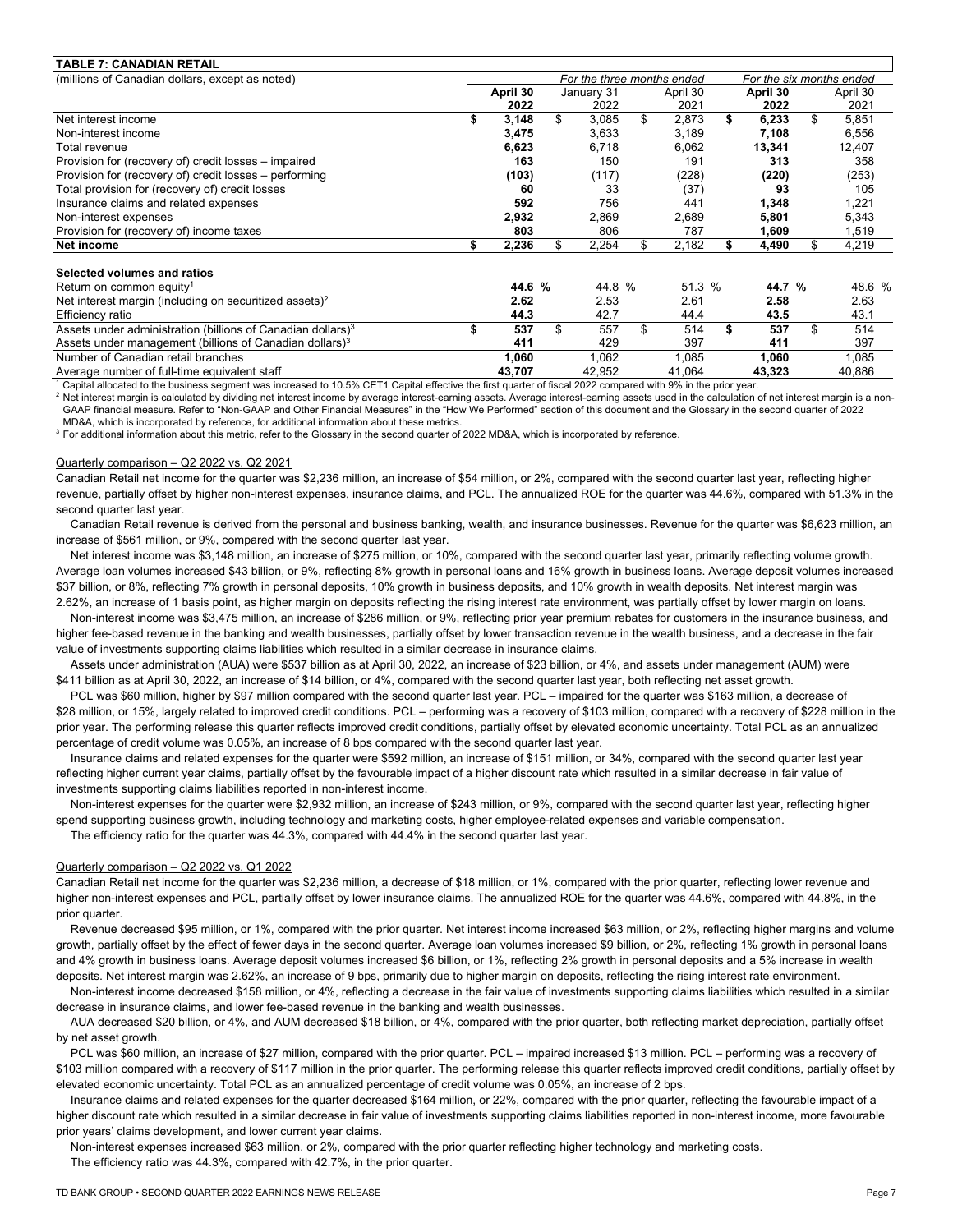#### Year-to-date comparison – Q2 2022 vs. Q2 2021

 Canadian Retail net income for the six months ended April 30, 2022, was \$4,490 million, an increase of \$271 million, or 6%, compared with same period last year. 44.7%, compared with 48.6%, in the same period last year. The increase in earnings reflects higher revenue, partially offset by higher non-interest expenses and insurance claims. The annualized ROE for the period was

 mortgage prepayment revenue, partially offset by higher margin on deposits, reflecting the rising interest rate environment. Revenue for the period was \$13,341 million, an increase of \$934 million, or 8%, compared with same period last year. Net interest income increased \$382 million, or 7%, reflecting volume growth, partially offset by lower margins. Average loan volumes increased \$42 billion, or 9%, reflecting 8% growth in personal loans and 15% growth in business loans. Average deposit volumes increased \$38 billion, or 9%, reflecting 7% growth in personal deposits, 11% growth in business deposits, and 9% growth in wealth deposits. Net interest margin was 2.58%, a decrease of 5 bps, primarily reflecting lower margin on loans and lower

 investments supporting claims liabilities which resulted in a similar decrease in insurance claims. Non-interest income increased \$552 million, or 8%, reflecting higher fee-based revenue in the banking and wealth business, prior year insurance premium rebates for customers and higher insurance volumes, partially offset by lower transaction revenue in the wealth business, and a decrease in the fair value of

 largely related to improved credit conditions. PCL – performing was a recovery of \$220 million, compared with a recovery of \$253 million in the same period last year. The current year performing release reflects improved credit conditions including a more favourable outlook, partially offset by elevated uncertainty. Total PCL was \$93 million, a decrease of \$12 million, compared with the same period last year. PCL – impaired was \$313 million, a decrease of \$45 million, or 13%, PCL as an annualized percentage of credit volume was 0.04%, a decrease of 1 basis point.

in fair value of investments supporting claims liabilities reported in non-interest income. in fair value of investments supporting claims liabilities reported in non-interest income.<br>Non-interest expenses were \$5,801 million, an increase of \$458 million, or 9%, compared with the same period last year, reflecting Insurance claims and related expenses were \$1,348 million, an increase of \$127 million, or 10%, compared with the same period last year, reflecting higher current year claims and more severe weather-related events, partially offset by the favourable impact of a higher discount rate which resulted in a similar decrease

business growth, including technology and marketing costs, higher employee-related expenses and variable compensation.

The efficiency ratio for the period was 43.5%, compared with 43.1%, for the same period last year.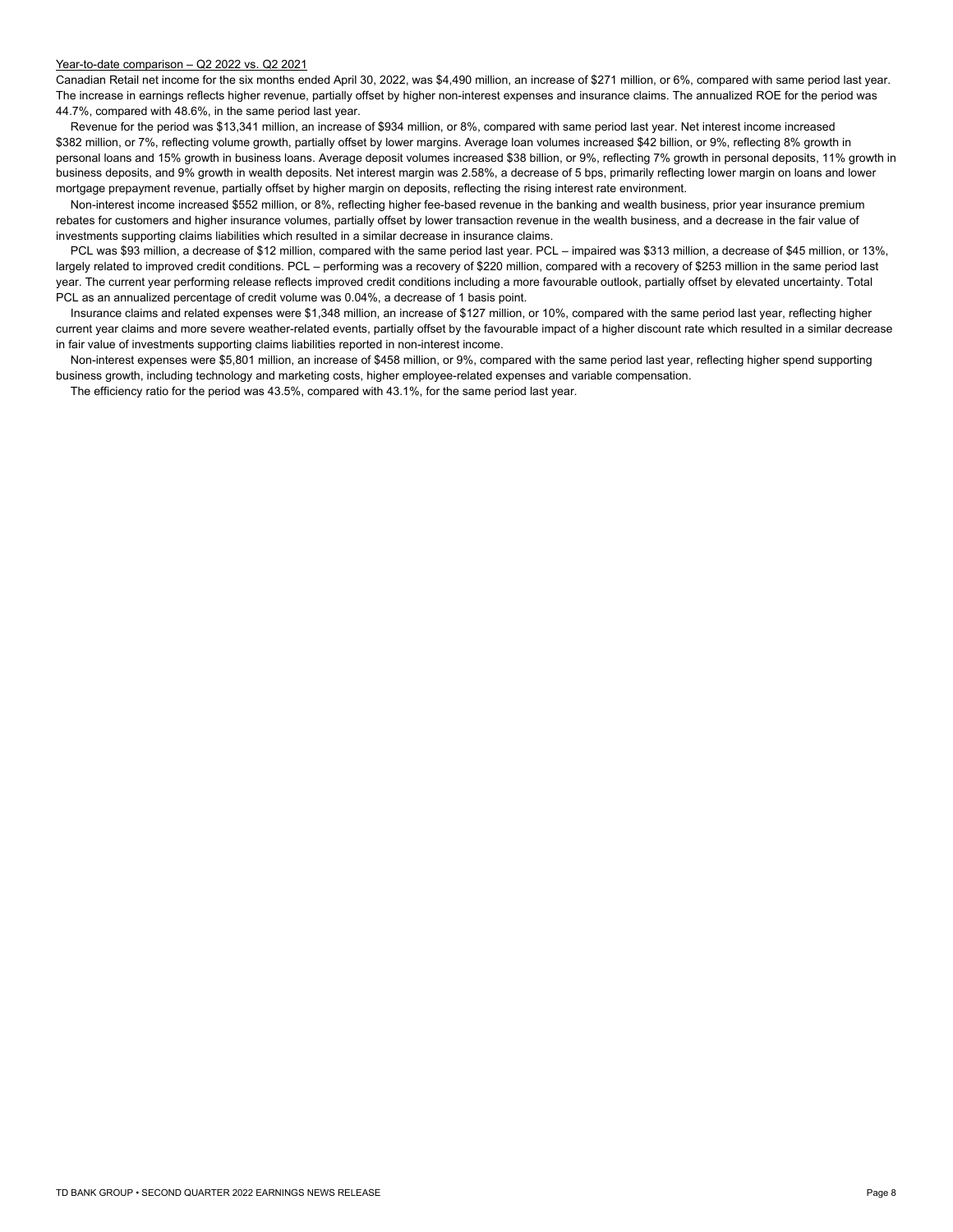| <b>TABLE 8: U.S. RETAIL</b>                                                                                |          |                |                            |                         |                 |                          |                |
|------------------------------------------------------------------------------------------------------------|----------|----------------|----------------------------|-------------------------|-----------------|--------------------------|----------------|
| (millions of dollars, except as noted)                                                                     |          |                | For the three months ended |                         |                 | For the six months ended |                |
|                                                                                                            | April 30 |                | January 31                 |                         | April 30        | April 30                 | April 30       |
| <b>Canadian Dollars</b>                                                                                    |          | 2022           | 2022                       |                         | 2021            | 2022                     | 2021           |
| Net interest income<br>\$                                                                                  |          | 2.079          | \$<br>2.115                | \$                      | 1,950           | \$<br>4.194              | \$<br>3.981    |
| Non-interest income - reported                                                                             |          | 864            | 671                        |                         | 663             | 1,535                    | 1.316          |
| Non-interest income $-$ adjusted <sup>1</sup>                                                              |          | 640            | 671                        |                         | 663             | 1.311                    | 1.316          |
| Total revenue - reported<br>Total revenue - adjusted <sup>1</sup>                                          |          | 2.943<br>2,719 | 2.786<br>2,786             |                         | 2.613<br>2,613  | 5.729<br>5,505           | 5.297<br>5,297 |
| Provision for (recovery of) credit losses - impaired                                                       |          | 96             | 125                        |                         | 117             | 221                      | 307            |
|                                                                                                            |          |                |                            |                         |                 |                          |                |
| Provision for (recovery of) credit losses - performing                                                     |          | (114)          | (104)                      |                         | (330)           | (218)                    | (385)          |
| Total provision for (recovery of) credit losses                                                            |          | (18)           | 21                         |                         | (213)           | 3                        | (78)           |
| Non-interest expenses                                                                                      |          | 1,632          | 1.597                      |                         | 1,594           | 3,229                    | 3,282          |
| Provision for (recovery of) income taxes - reported                                                        |          | 186            | 148                        |                         | 162             | 334                      | 232            |
| Provision for (recovery of) income taxes - adjusted <sup>1</sup><br>U.S. Retail Bank net income - reported |          | 131<br>1,143   | 148<br>1,020               |                         | 162<br>1.070    | 279<br>2,163             | 232<br>1,861   |
|                                                                                                            |          |                |                            |                         |                 |                          |                |
| U.S. Retail Bank net income - adjusted <sup>1</sup>                                                        |          | 974            | 1,020                      |                         | 1,070           | 1,994                    | 1,861          |
| Share of net income from investment in Schwab <sup>2,3</sup>                                               |          | 224            | 252                        |                         | 246             | 476                      | 455            |
| \$<br>Net income - reported                                                                                |          | 1,367          | \$<br>1,272                | \$                      | 1,316           | \$<br>2,639              | \$<br>2,316    |
| Net income $-$ adjusted <sup>1</sup>                                                                       |          | 1,198          | 1,272                      |                         | 1,316           | 2,470                    | 2,316          |
| <b>U.S. Dollars</b>                                                                                        |          |                |                            |                         |                 |                          |                |
| \$<br>Net interest income                                                                                  |          | 1.641          | \$<br>1.671                | \$                      | 1.548           | \$<br>3,312              | \$<br>3.127    |
| Non-interest income - reported                                                                             |          | 682            | 530                        |                         | 528             | 1.212                    | 1.035          |
| Non-interest income $-$ adiusted <sup>1</sup>                                                              |          | 505            | 530                        |                         | 528             | 1.035                    | 1.035          |
| Total revenue - reported                                                                                   |          | 2.323          | 2.201                      |                         | 2.076           | 4.524                    | 4.162          |
| Total revenue $-$ adjusted <sup>1</sup>                                                                    |          | 2,146          | 2,201                      |                         | 2,076           | 4,347                    | 4,162          |
| Provision for (recovery of) credit losses - impaired                                                       |          | 75             | 99                         |                         | 91              | 174                      | 238            |
| Provision for (recovery of) credit losses - performing                                                     |          | (90)           | (82)                       |                         | (264)           | (172)                    | (308)          |
| Total provision for (recovery of) credit losses                                                            |          | (15)           | 17                         |                         | (173)           | $\mathbf{2}$             | (70)           |
| Non-interest expenses                                                                                      |          | 1,289          | 1,261                      |                         | 1,267           | 2,550                    | 2,580          |
| Provision for (recovery of) income taxes - reported                                                        |          | 147            | 117                        |                         | 129             | 264                      | 184            |
| Provision for (recovery of) income taxes - adjusted <sup>1</sup>                                           |          | 103            | 117                        |                         | 129             | 220                      | 184            |
| U.S. Retail Bank net income - reported                                                                     |          | 902            | 806                        |                         | 853             | 1,708                    | 1,468          |
| U.S. Retail Bank net income - adjusted <sup>1</sup>                                                        |          | 769            | 806                        |                         | 853             | 1,575                    | 1,468          |
| Share of net income from investment in Schwab <sup>2,3</sup>                                               |          | 177            | 200                        |                         | 194             | 377                      | 355            |
| Net income - reported<br>\$                                                                                |          | 1,079          | \$<br>1,006                | \$                      | 1,047           | \$<br>2,085              | \$<br>1,823    |
| Net income - adjusted <sup>1</sup>                                                                         |          | 946            | 1,006                      |                         | 1,047           | 1,952                    | 1,823          |
|                                                                                                            |          |                |                            |                         |                 |                          |                |
| Selected volumes and ratios                                                                                |          |                |                            |                         |                 |                          |                |
| Return on common equity - reported <sup>4</sup>                                                            |          | 14.2 %<br>12.5 | 12.6 %<br>12.6             |                         | 13.9 %          | 13.4 %<br>12.6           | 11.8 %<br>11.8 |
| Return on common equity - adjusted <sup>1</sup><br>Net interest margin <sup>1,5</sup>                      |          | 2.21           | 2.21                       |                         | 13.9<br>2.15    | 2.21                     | 2.20           |
| Efficiency ratio - reported                                                                                |          | 55.5           | 57.3                       |                         | 61.0            | 56.4                     | 62.0           |
| Efficiency ratio - adjusted <sup>1</sup>                                                                   |          | 60.1           | 57.3                       |                         | 61.0            | 58.7                     | 62.0           |
| Assets under administration (billions of U.S. dollars)<br>\$                                               |          | 32             | \$<br>32                   | $\overline{\mathbb{S}}$ | $\overline{27}$ | \$<br>32                 | \$<br>27       |
| Assets under management (billions of U.S. dollars)                                                         |          | 37             | 40                         |                         | 44              | 37                       | 44             |
| Number of U.S. retail stores                                                                               |          | 1,156          | 1.152                      |                         | 1.141           | 1.156                    | 1,141          |
| Average number of full-time equivalent staff                                                               | 25.366   |                | 24,922                     |                         | 25,892          | 25,141                   | 26,116         |

<sup>1</sup> For additional information about the Bank's use of non-GAAP financial measures, refer to "Non-GAAP and Other Financial Measures" in the "How We Performed" section of this document.<br><sup>2</sup> The Bank's share of Schwab's earnings is reported with a one-month lag. Refer to Note 7 of the Bank's second quarter 2022 Interim Consolidated Financial Statements for further details.

<sup>3</sup> The after-tax amounts for amortization of acquired intangibles and the Bank's share of acquisition and integration charges associated with Schwab's acquisition are recorded in the Corporate segment.

4 Capital allocated to the business segment was increased to 10.5% CET1 Capital effective the first quarter of fiscal 2022 compared with 9% in the prior year.

<sup>5</sup> Net interest margin is calculated by dividing U.S. Retail segment's net interest income by average interest-earning assets excluding the impact related to sweep deposits arrangements and the impact of intercompany deposits and cash collateral, which management believes better reflects segment performance. In addition, the value of tax-exempt interest income is adjusted to its equivalent before-tax value. Net interest income and average interest-earning assets used in the calculation are non-GAAP financial measures.

## Quarterly comparison – Q2 2022 vs. Q2 2021

U.S. Retail reported net income for the quarter was \$1,367 million (US\$1,079 million), an increase of \$51 million (US\$32 million), or 4% (3% in U.S. dollars) compared with the second quarter last year. On an adjusted basis, net income for the quarter was \$1,198 million (US\$946 million), a decrease of \$118 million (US\$101 million), or 9% (10% in U.S. dollars). The reported and adjusted annualized ROE for the quarter was 14.2% and 12.5%, respectively, compared with 13.9% in the second quarter last year.

U.S. Retail net income includes contributions from the U.S. Retail Bank and the Bank's investment in Schwab. Reported net income for the quarter from the U.S. Retail Bank and the Bank's investment in Schwab was \$1,143 million (US\$902 million) and \$224 million (US\$177 million), respectively. On an adjusted basis for the quarter, the U.S. Retail Bank's contributed net income was \$974 million (US\$769 million).

The contribution from Schwab of US\$177 million decreased US\$17 million, or 9%, primarily reflecting lower trading revenue.

 recovery of PCL. U.S. Retail Bank adjusted net income was US\$769 million, a decrease of US\$84 million, or 10%, primarily reflecting a lower recovery of PCL, partially offset by higher revenue. U.S. Retail Bank reported net income was US\$902 million, an increase of US\$49 million, or 6%, primarily reflecting higher revenue, partially offset by a lower

 U.S. Retail Bank revenue is derived from the personal and business banking and wealth management businesses. Reported revenue for the quarter was investment portfolio was partially offset by negative balance sheet mix and lower income from PPP loan forgiveness. Reported non-interest income of US\$682 US\$2,323 million, an increase of US\$247 million, or 12%, compared with the second quarter last year. On an adjusted basis, revenue increased US\$70 million, or 3%. Net interest income of US\$1,641 million, increased US\$93 million, or 6%, largely driven by the benefit of higher personal and business deposit volumes and margins combined with increased earnings on the investment portfolio, partially offset by lower income from PPP loan forgiveness, and lower sweep deposit balances. Net interest margin of 2.21%, increased 6 bps, as higher margin on deposits reflecting the rising interest rate environment and increased earnings on the million increased US\$154 million, or 29%, compared with the second quarter last year, primarily reflecting an insurance recovery related to litigation and fee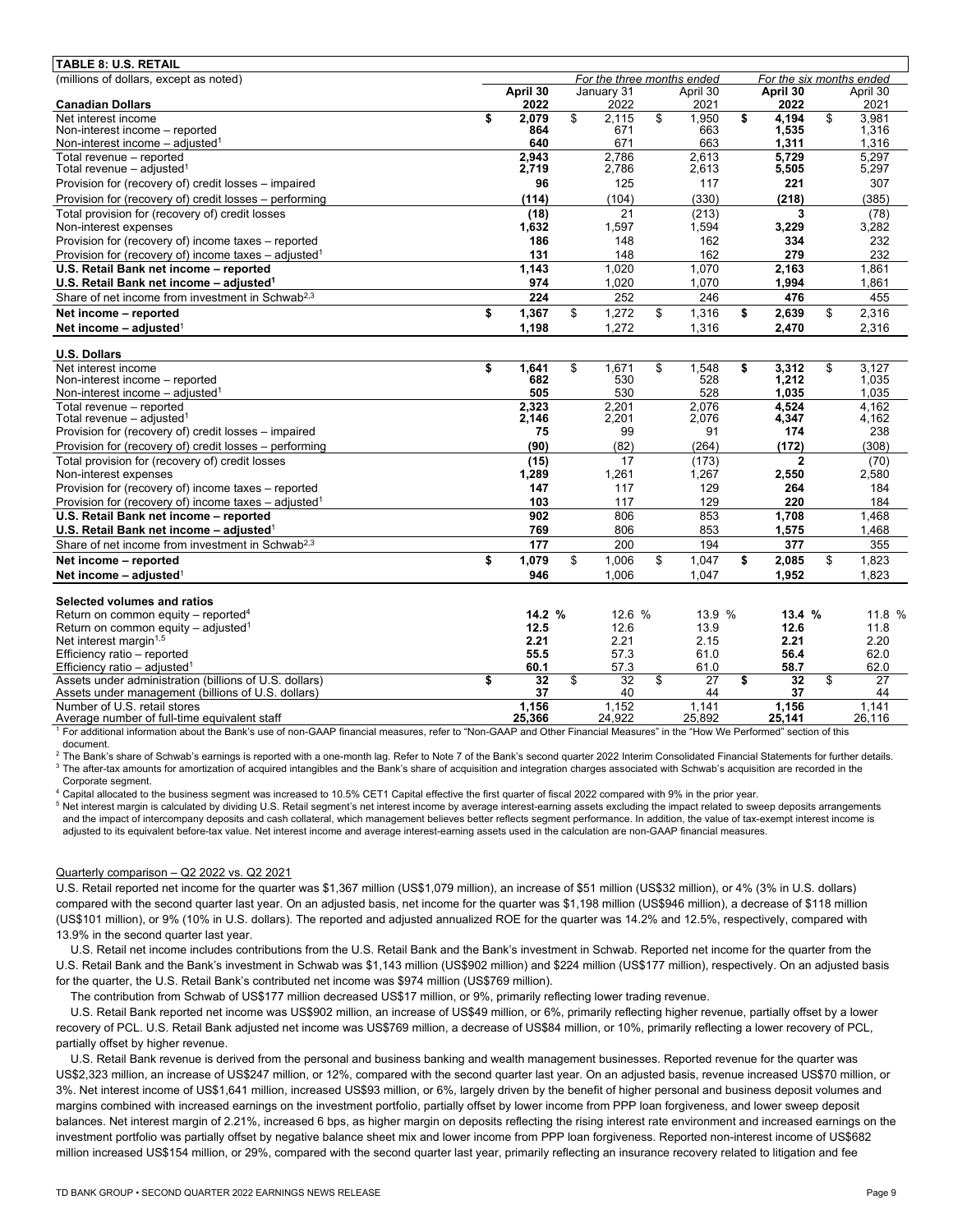income growth from increased customer activity, partially offset by lower gains on the sale of mortgage loans. On an adjusted basis, non-interest income decreased US\$23 million, or 4%, as lower gains on the sale of mortgage loans were partially offset by fee income growth from increased customer activity.

 Average loan volumes decreased US\$7 billion, or 4%, compared with the second quarter last year. Personal loans increased 4%, primarily reflecting higher commercial line utilization. Average deposit volumes increased US\$12 billion, or 3%, reflecting a 12% increase in personal deposits and a 7% increase in business residential mortgage and auto originations since the second quarter last year, and higher credit card volumes, partially offset by a decline in home equity. Business loans decreased 11%, or 3% excluding PPP loans, primarily due to continued paydowns of commercial loans, partially offset by growth in originations and higher deposits, partially offset by a 7% decrease in sweep deposits.

AUA were US\$32 billion as at April 30, 2022, an increase of US\$5 billion, or 19%, compared with the second quarter last year, reflecting net asset growth. AUM were US\$37 billion as at April 30, 2022, a decrease of US\$7 billion, or 16%, compared with the second quarter last year, reflecting net asset outflows and market depreciation.

 higher by 37 bps, compared with the second quarter last year. PCL for the quarter was a recovery of US\$15 million, compared with a recovery of US\$173 million in the second quarter last year. PCL – impaired was US\$75 million, a decrease of US\$16 million, or 18%, largely related to improved credit conditions. PCL – performing was a recovery of US\$90 million, compared with a recovery of US\$264 million in the prior year. The performing release this quarter reflects improved credit conditions, partially offset by elevated economic uncertainty. U.S. Retail PCL including only the Bank's share of PCL in the U.S. strategic cards portfolio, as an annualized percentage of credit volume was -0.04%,

 Non-interest expenses for the quarter were US\$1,289 million, an increase of US\$22 million, or 2%, compared with the second quarter last year, primarily reflecting higher employee-related expenses and investments in the business, partially offset by prior year store optimization costs of US\$49 million, lower COVID-19 expenses and productivity savings in the current year.

The reported and adjusted efficiency ratios for the quarter were 55.5% and 60.1%, respectively, compared with 61.0%, in the second quarter last year.

### Quarterly comparison – Q2 2022 vs. Q1 2022

U.S. Retail reported net income of \$1,367 million (US\$1,079 million) increased \$95 million (US\$73 million), or 7% (7% in U.S. dollars). On an adjusted basis, net income for the quarter was \$1,198 million (US\$946 million), a decrease of \$74 million (US\$60 million), or 6% (6% in U.S. dollars). The reported and adjusted annualized ROE for the quarter was 14.2% and 12.5%, respectively, compared with 12.6% in the prior quarter.

The contribution from Schwab of US\$177 million decreased US\$23 million, or 12%, primarily reflecting lower trading revenue, lower asset management fees

and higher operating expenses.<br>U.S. Retail Bank reported net income was US\$902 million, an increase of US\$96 million, or 12%, compared with the prior quarter, primarily reflecting higher revenue and lower PCL. U.S. Retail Bank adjusted net income was US\$769 million, a decrease of US\$37 million, or 5%, primarily reflecting lower revenue, and higher expenses, partially offset by lower PCL.

 forgiveness, lower margin on loans and higher prepayment income in the prior quarter. Reported non-interest income increased US\$152 million, or 29%, primarily Reported revenue for the quarter increased US\$122 million, or 6%, compared with the prior quarter. Adjusted revenue for the quarter decreased US\$55 million, or 2%. Net interest income of US\$1,641 million decreased US\$30 million, or 2%, primarily reflecting lower income from PPP loan forgiveness, the effect of fewer days in the second quarter, and higher prepayment income in the prior quarter, partially offset by higher deposit margins due to rising interest rates. Net interest margin of 2.21% was flat quarter over quarter, as higher margin on deposits reflecting the rising interest rate environment was offset by lower PPP loan

reflecting an insurance recovery related to litigation, partially offset by lower fee income from overdraft fee policy changes and lower gains on the sale of mortgage loans. Adjusted non-interest income of US\$505 million decreased US\$25 million, or 5%, primarily reflecting lower fee income from overdraft policy changes and lower gains on the sale of mortgage loans.

 and auto loans. Business loans were flat, or were up 1% excluding PPP loans, primarily reflecting continued growth in originations and higher commercial line utilization. Average deposit volumes increased US\$1 billion compared with the prior quarter reflecting a 4% increase in personal deposits, largely offset by a 2% decrease in business deposits, and a 1% decrease in sweep deposits. Average loan volumes increased US\$1 billion compared with the prior quarter. Personal loans increased 1%, primarily reflecting growth in residential mortgage

AUA were US\$32 billion as at April 30, 2022, flat compared with the prior quarter. AUM were US\$37 billion as at April 30, 2022, a decrease of US\$3 billion, or 8%, reflecting market depreciation and net asset outflows.

PCL was lower by US\$32 million compared with the prior quarter. PCL – impaired decreased US\$24 million, or 24%, largely in the auto portfolio. PCL – performing was a recovery of US\$90 million, compared with a recovery of US\$82 million in the prior quarter. The performing release this quarter reflects improved credit conditions, partially offset by elevated economic uncertainty. The current quarter release was largely reflected in the Commercial portfolio. U.S. Retail PCL including only the Bank's share of PCL in the U.S. strategic cards portfolio, as an annualized percentage of credit volume was -0.04%, lower by 8 bps from prior quarter.

Non-interest expenses for the quarter were US\$1,289 million, an increase of US\$28 million, or 2%, primarily reflecting higher investments in the business and higher employee-related expenses.

The reported and adjusted efficiency ratios for the quarter were 55.5% and 60.1%, respectively, compared with 57.3% in the prior quarter.

#### Year-to-date comparison – Q2 2022 vs. Q2 2021

U.S. Retail reported net income for the six months ended April 30, 2022, was \$2,639 million (US\$2,085 million), an increase of \$323 million (US\$262 million), or 14% (14% in U.S. dollars), compared with the same period last year. On an adjusted basis, net income for the period was \$2,470 million (US\$1,952 million), an increase of \$154 million (US\$129 million), or 7% (7% in U.S. dollars). The reported and adjusted annualized ROE for the period was 13.4% and 12.6%, respectively, compared with 11.8% in the same period last year.

Reported net income from the U.S. Retail Bank and the Bank's investment in Schwab was \$2,163 million (US\$1,708 million) and \$476 million (US\$377 million), respectively. On an adjusted basis for the period, the U.S. Retail Bank's contributed net income was \$1,994 million (US\$1,575 million).

The contribution from Schwab was US\$377 million, an increase of US\$22 million, or 6%, primarily reflecting higher net interest revenue.

 U.S. Retail Bank reported net income for the period was US\$1,708 million, an increase of US\$240 million, or 16%, compared with the same period last year, reflecting higher revenue, partially offset by higher PCL. U.S. Retail Bank adjusted net income was US\$1,575 million, an increase of US\$107 million, or 7%.

 decreased sweep deposit balances. Net interest margin was 2.21%, an increase of 1 basis point, as higher margin on deposits reflecting the rising interest rate environment was largely offset by negative balance sheet mix and the impact of lower income from PPP loan forgiveness. Reported non-interest income increased Reported revenue for the period was US\$4,524 million, an increase of US\$362 million, or 9%, compared with same period last year. On an adjusted basis, revenue increased US\$185 million, or 4%. Net interest income increased US\$185 million, or 6%, largely driven by the benefit of higher business and personal deposit volumes and margins combined with increased earnings on the investment portfolio, partially offset by lower income from PPP loan forgiveness and US\$177 million, or 17%, primarily reflecting an insurance recovery related to litigation and fee income growth from increased customer activity, partially offset by lower gains on the sale of mortgage loans. On an adjusted basis, non-interest income was flat, as fee income growth was offset by lower gains on the sale of mortgage loans.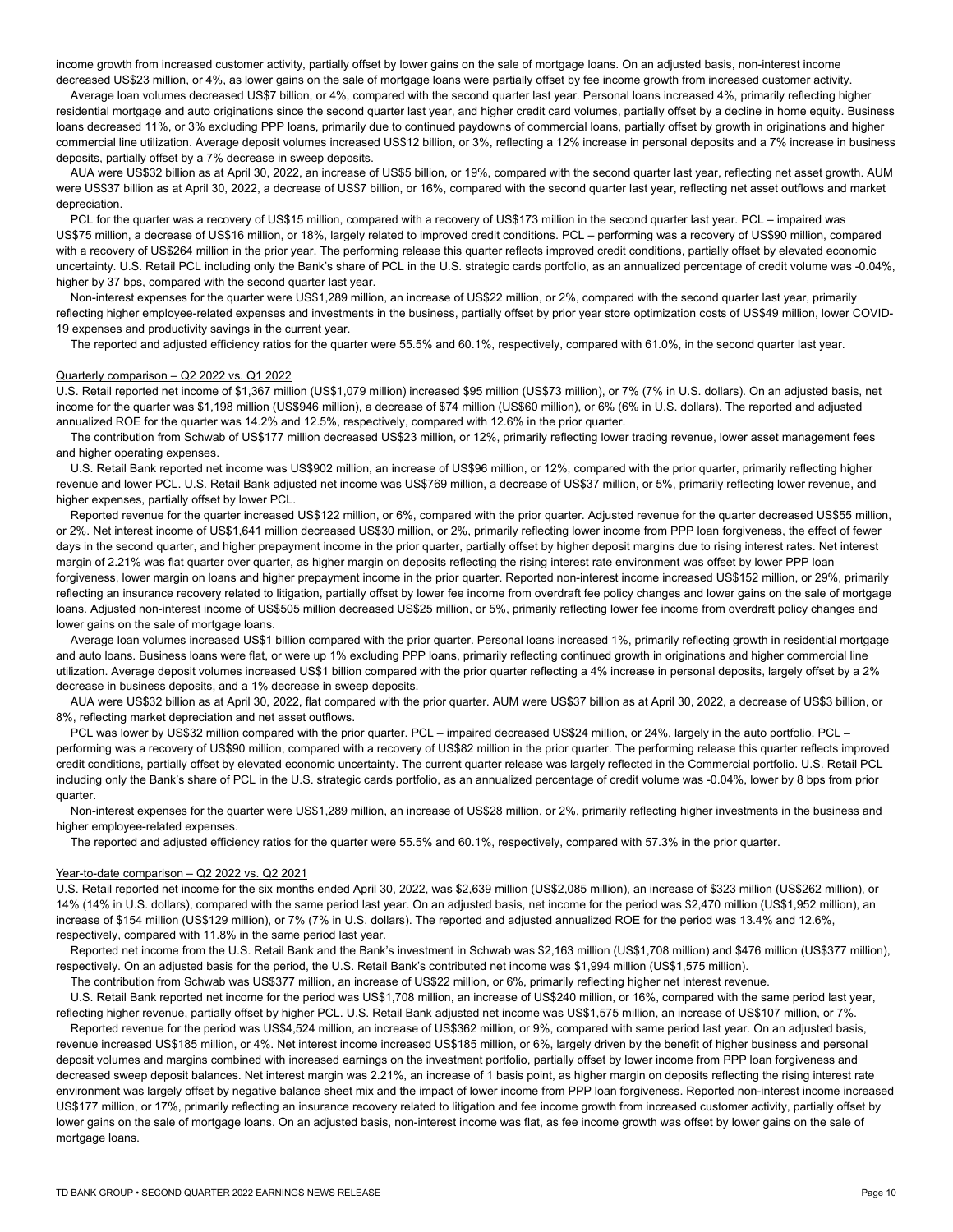auto, and credit cards, partially offset by home equity. Business loans decreased 11%, or up 4% excluding PPP loans, primarily reflecting continued paydowns of Average loan volumes decreased US\$9 billion, or 5%, compared with the same period last year. Personal loans increased 2%, driven by residential mortgage, commercial loans, partially offset by growth in originations and higher commercial line utilization. Average deposit volumes increased US\$16 billion, or 4%, reflecting a 13% increase in personal deposits and a 9% increase in business deposits, partially offset by a 6% decrease in sweep deposits.

PCL was US\$2 million compared with a recovery of US\$70 million in the same period last year. PCL – impaired was US\$174 million, a decrease of US\$64 million, or 27%, largely related to improved credit conditions. PCL – performing was a recovery of US\$172 million, compared with a recovery of US\$308 million in the prior year. The current year performing release reflects improved credit conditions including a more favourable outlook, partially offset by elevated uncertainty. U.S. Retail PCL including only the Bank's share of PCL in the U.S. strategic cards portfolio, as an annualized percentage of credit volume was zero percent, higher by 11 bps.

 Non-interest expenses for the period were US\$2,550 million, a decrease of US\$30 million, or 1%, compared with the same period last year, reflecting US\$125 million in prior year store optimization costs, productivity savings in the current year, and lower COVID-19 related expenses, partially offset by higher employeerelated expenses and investments in the business.

The reported and adjusted efficiency ratios for the quarter were 56.4% and 58.7%, respectively, compared with 62.0%, for the same period last year.

| <b>TABLE 9: WHOLESALE BANKING</b>                                           |                                                        |    |            |    |          |    |          |    |          |  |
|-----------------------------------------------------------------------------|--------------------------------------------------------|----|------------|----|----------|----|----------|----|----------|--|
| (millions of Canadian dollars, except as noted)                             | For the six months ended<br>For the three months ended |    |            |    |          |    |          |    |          |  |
|                                                                             | April 30                                               |    | January 31 |    | April 30 |    | April 30 |    | April 30 |  |
|                                                                             | 2022                                                   |    | 2022       |    | 2021     |    | 2022     |    | 2021     |  |
| Net interest income (TEB)                                                   | 759                                                    |    | 709        | \$ | 648      |    | 1,468    |    | 1,309    |  |
| Non-interest income                                                         | 491                                                    |    | 637        |    | 509      |    | 1,128    |    | 1,158    |  |
| Total revenue                                                               | 250, ا                                                 |    | .346       |    | 1.157    |    | 2,596    |    | 2.467    |  |
| Provision for (recovery of) credit losses – impaired                        | (1)                                                    |    | (4)        |    | 12       |    | (5)      |    | 22       |  |
| Provision for (recovery of) credit losses – performing                      | (8)                                                    |    | (1)        |    | (75)     |    | (9)      |    | (65)     |  |
| Total provision for (recoverv of) credit losses                             | (9)                                                    |    | (5)        |    | (63)     |    | (14)     |    | (43)     |  |
| Non-interest expenses                                                       | 776                                                    |    | 764        |    | 705      |    | 1,540    |    | 1,416    |  |
| Provision for (recovery of) income taxes (TEB)                              | 124                                                    |    | 153        |    | 132      |    | 277      |    | 274      |  |
| Net income                                                                  | 359                                                    |    | 434        |    | 383      |    | 793      |    | 820      |  |
| Selected volumes and ratios                                                 |                                                        |    |            |    |          |    |          |    |          |  |
| Trading-related revenue (TEB) <sup>1</sup>                                  | 680                                                    | \$ | 726        | \$ | 558      | \$ | 1,406    | \$ | 1,302    |  |
| Average gross lending portfolio (billions of Canadian dollars) <sup>2</sup> | 63.7                                                   |    | 59.2       |    | 60.3     |    | 61.4     |    | 59.5     |  |
| Return on common equity <sup>3</sup>                                        | 13.1%                                                  |    | 16.2 %     |    | 20.0 %   |    | 14.6 %   |    | 20.7 %   |  |
| Efficiency ratio                                                            | 62.1                                                   |    | 56.8       |    | 60.9     |    | 59.3     |    | 57.4     |  |
| Average number of full-time equivalent staff                                | 4.950                                                  |    | 4.932      |    | 4.757    |    | 4.941    |    | 4.717    |  |

Includes net interest income TEB of \$581 million (January 2022 – \$525 million. April 2021 – \$508 million, January 2021 – \$504 million), and trading income (loss) of \$99 million (January 2022 – \$201 million, April 2021 – \$50 million, January 2021 – \$240 million). Trading-related revenue (TEB) is a non-GAAP financial measure. Refer to "Non-GAAP and Other Financial Measures" in the "How We Performed" section of this document and the Glossary in the second quarter of 2022 MD&A, which is incorporated by reference, for additional information about this metric.

<sup>2</sup> Includes gross loans and bankers' acceptances relating to Wholesale Banking, excluding letters of credit, cash collateral, credit default swaps, and allowance for credit losses.<br><sup>3</sup> Capital allocated to the business se

#### Quarterly comparison – Q2 2022 vs. Q2 2021

 Wholesale Banking net income for the quarter was \$359 million, a decrease of \$24 million, or 6%, compared with the second quarter last year, reflecting higher non-interest expenses and a lower PCL recovery, partially offset by higher revenues.

 Wholesale Banking revenue is derived primarily from capital markets and corporate and investment banking services provided to corporate, government, and institutional clients. Wholesale Banking generates revenue from corporate lending, advisory, underwriting, sales, trading and research, client securitization, trade finance, cash management, prime services, and trade execution services. Revenue for the quarter was \$1,250 million, an increase of \$93 million, or 8%, compared with the second quarter last year, primarily reflecting higher trading-related revenue, partially offset by lower underwriting fees.<br>PCL for the quarter was a recovery of \$9 million, compared with a recovery of \$63 million

\$1 million. PCL – performing was a recovery of \$8 million, compared with a recovery of \$75 million in the prior year.

 Non-interest expenses were \$776 million, an increase of \$71 million, or 10%, compared with the second quarter last year, primarily reflecting the continued investments in Wholesale Banking's U.S. dollar strategy, including the hiring of banking, sales and trading, and technology professionals, and the acquisition of TD Securities Automated Trading (previously Headlands Tech Global Markets, LLC).

#### Quarterly comparison – Q2 2022 vs. Q1 2022

Wholesale Banking net income for the quarter was \$359 million, a decrease of \$75 million, or 17%, compared with the prior quarter, reflecting lower revenue and higher non-interest expenses.<br>Revenue for the quarter decreased \$96 million, or 7%, primarily reflecting lower trading-related revenue, loan fees and underwriting fees.

PCL for the quarter was a recovery of \$9 million, compared with a recovery of \$5 million in the prior quarter. PCL – impaired was a recovery of \$1 million. PCL – performing was a recovery of \$8 million.

 Non-interest expenses for the quarter increased \$12 million, or 2%, primarily reflecting volume related and other fees, partially offset by lower variable compensation.

## Year-to-date comparison – Q2 2022 vs. Q2 2021

Wholesale Banking net income for the six months ended April 30, 2022 was \$793 million, a decrease of \$27 million, or 3%, compared with the same period last year, reflecting higher non-interest expenses and a lower PCL recovery, partially offset by higher revenues.

 services revenue, and transaction banking revenue, partially offset by lower underwriting fees. Revenue was \$2,596 million, an increase of \$129 million, or 5%, compared with the same period last year, reflecting higher trading-related revenue, prime

 \$27 million. PCL – performing was a recovery of \$9 million, compared with a recovery of \$65 million in the same period last year. PCL was a recovery of \$14 million, compared with a recovery of \$43 million in the same period last year. PCL – impaired was a recovery of \$5 million, lower by

 Non-interest expenses were \$1,540 million, an increase of \$124 million, or 9%, compared with the same period last year, primarily reflecting the continued investments in Wholesale Banking's U.S. dollar strategy, including the hiring of banking, sales and trading, and technology professionals, and the acquisition of TD Securities Automated Trading.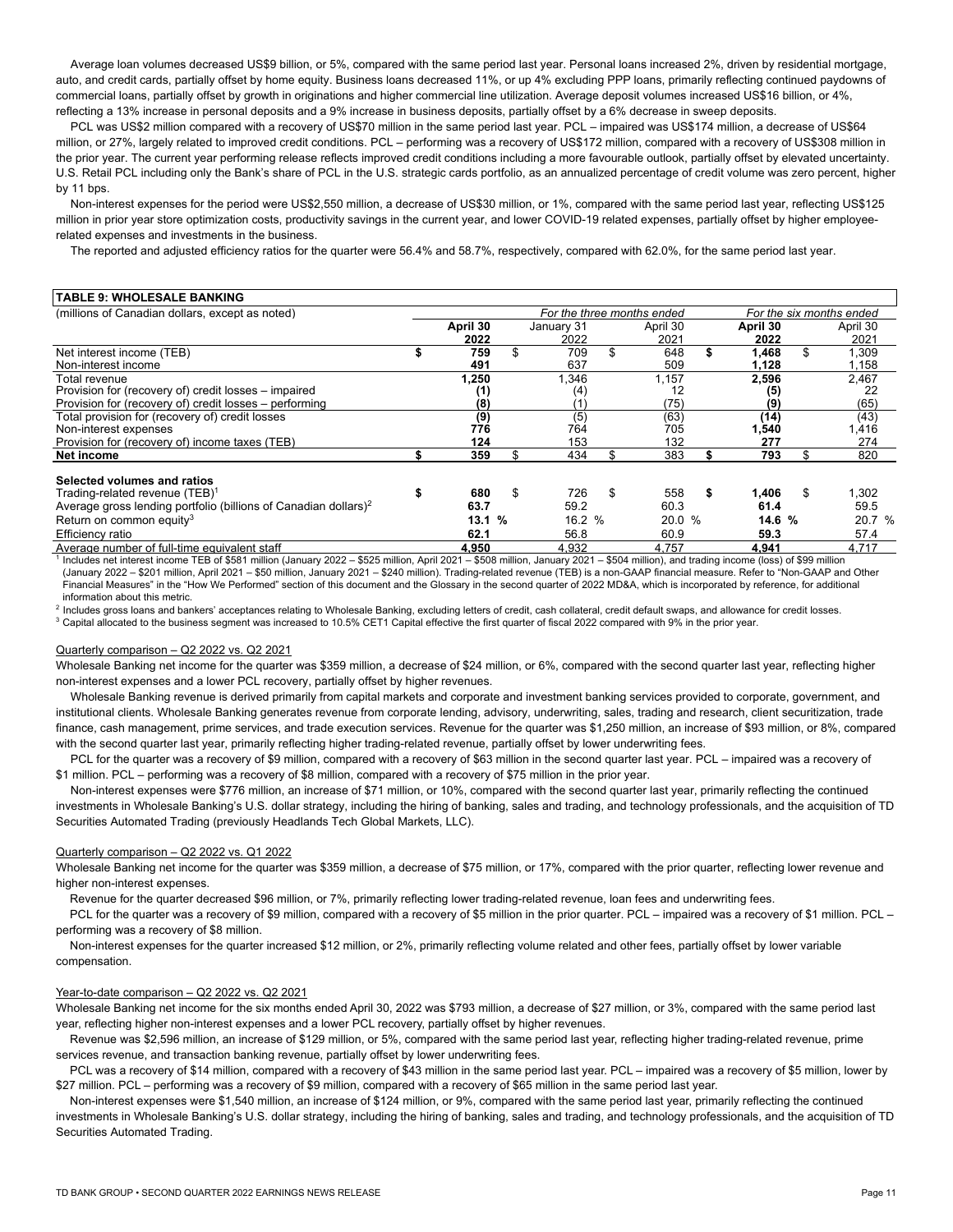| <b>TABLE 10: CORPORATE</b>                                            |            |                            |            |                          |          |
|-----------------------------------------------------------------------|------------|----------------------------|------------|--------------------------|----------|
| (millions of Canadian dollars)                                        |            | For the three months ended |            | For the six months ended |          |
|                                                                       | April 30   | January 31                 | April 30   | April 30                 | April 30 |
|                                                                       | 2022       | 2022                       | 2021       | 2022                     | 2021     |
| Net income (loss) - reported                                          | $(151)$ \$ | $(227)$ \$                 | (186)      | $(378)$ \$               | (383)    |
| Adjustments for items of note                                         |            |                            |            |                          |          |
| Amortization of acquired intangibles before income taxes              | 60         | 67                         | 69         | 127                      | 143      |
| Acquisition and integration charges related to the Schwab transaction | 20         | 50                         | 19         | 70                       | 57       |
| Less: impact of income taxes                                          |            | 17                         |            | 25                       | 17       |
| Net income (loss) – adjusted <sup>1</sup>                             | $(79)$ \$  | $(127)$ \$                 | $(106)$ \$ | $(206)$ \$               | (200)    |
| Decomposition of items included in net income (loss) – adjusted       |            |                            |            |                          |          |
| Net corporate expenses $2$                                            | $(161)$ \$ | (168) \$                   | (186) \$   | $(329)$ \$               | (368)    |
| Other                                                                 | 82         | 41                         | 80         | 123                      | 168      |
| Net income (loss) – adjusted <sup>1</sup>                             | $(79)$ \$  | $(127)$ \$                 | $(106)$ \$ | $(206)$ \$               | (200)    |
| <b>Selected volumes</b>                                               |            |                            |            |                          |          |
| Average number of full-time equivalent staff                          | 19,180     | 18,017                     | 17,736     | 18,588                   | 17,728   |

<sup>1</sup> For additional information about the Bank's use of non-GAAP financial measures, refer to "Non-GAAP and Other Financial Measures" in the "How We Performed" section of this document.

<sup>2</sup> For additional information about this metric, refer to the Glossary in the second quarter of 2022 MD&A, which is incorporated by reference.

#### Quarterly comparison – Q2 2022 vs. Q2 2021

 year-over-year decrease reflects lower net corporate expenses and lower amortization of intangibles. Net corporate expenses decreased \$25 million compared to Corporate segment's reported net loss for the quarter was \$151 million, compared with a reported net loss of \$186 million in the second quarter last year. The the same quarter last year. The adjusted net loss for the quarter was \$79 million, compared with an adjusted net loss of \$106 million in the second quarter last year.

#### Quarterly comparison – Q2 2022 vs. Q1 2022

Corporate segment's reported net loss for the quarter was \$151 million, compared with a reported net loss of \$227 million in the prior quarter. The quarter-overquarter decrease reflects a higher contribution from other items, lower acquisition and integration charges related to the Schwab transaction, and lower net corporate expenses. The increase in other items primarily reflects higher revenue from treasury and balance sheet management activities this quarter. Net corporate expenses decreased \$7 million compared to the prior quarter. The adjusted net loss for the quarter was \$79 million, compared with an adjusted net loss of \$127 million in the prior quarter.

#### Year-to-date comparison – Q2 2022 vs. Q2 2021

 Adjusted net loss for the six months ended April 30, 2022 was \$206 million, compared with an adjusted net loss of \$200 million in the same period last year. Corporate segment's reported net loss for the six months ended April 30, 2022 was \$378 million, compared with a reported net loss of \$383 million in the same period last year. The \$5 million decrease primarily reflects lower net corporate expenses and lower amortization of intangibles, partially offset by a lower contribution of other items and higher acquisition and integration charges related to the Schwab transaction. Other items decreased \$45 million, largely reflecting lower revenue from treasury and balance sheet management activities. Net corporate expenses decreased \$39 million compared to the same period last year.